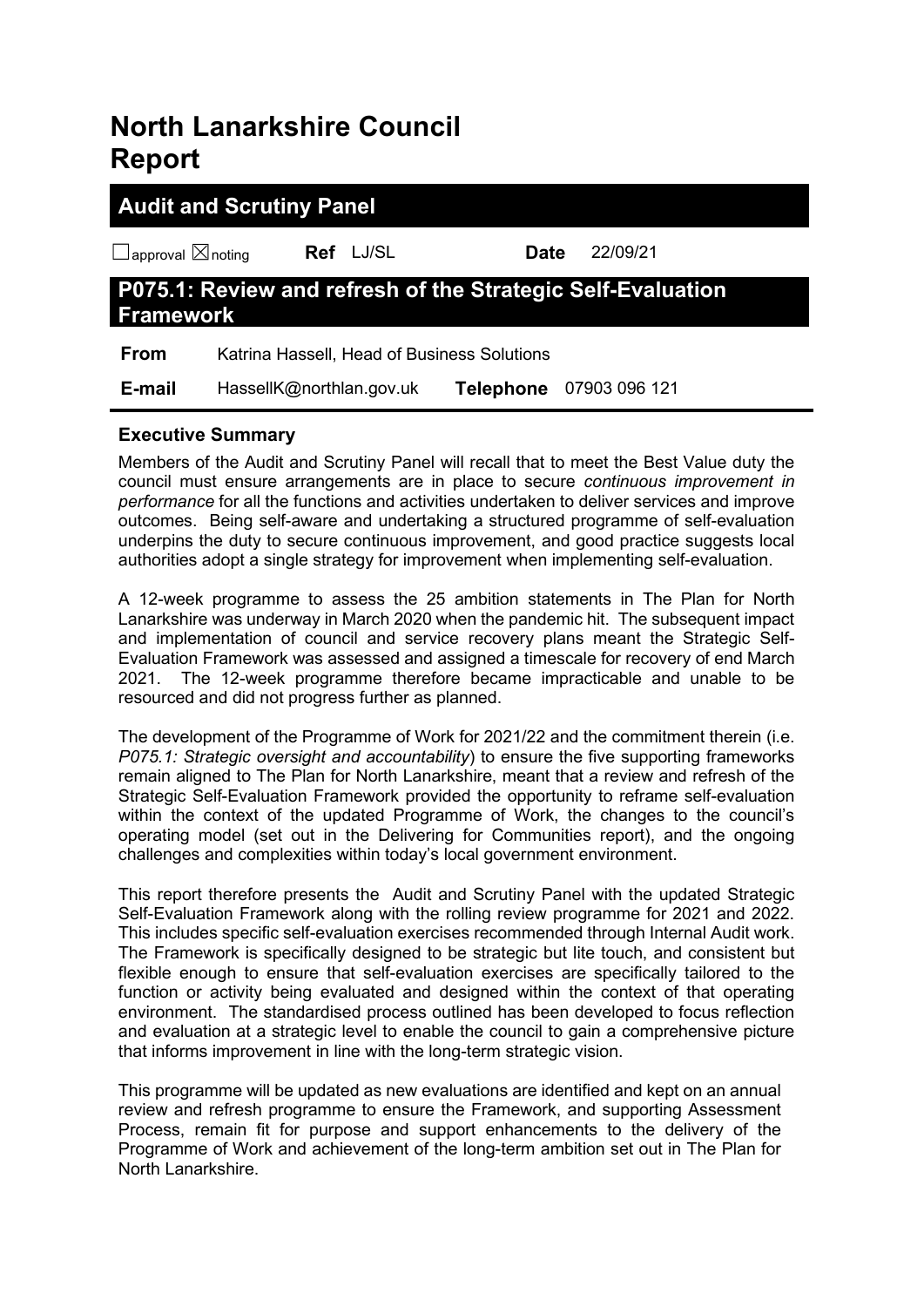# **Recommendations**

It is recommended that the Audit and Scrutiny Panel:

- (1) Note the contents of this report and accompanying appendices,
- (2) Note the refreshed Strategic Self-Evaluation Framework and rolling review programme and the requirement therein to ensure that self-evaluation identifies areas for improvement which are focused on, and contribute to, delivery of the Programme of Work and achievement of the ambitions set out in The Plan for North Lanarkshire,
- (3) Note the challenge and scrutiny role of the Audit and Scrutiny Panel in line with their responsibility to provide an independent review of the council's governance, risk management, performance, and control frameworks, and
- (4) Note the next steps.

# **The Plan for North Lanarkshire**

Priority All priorities

Ambition statement All ambition statements

# **1. Background**

- 1.1 Members of the Audit and Scrutiny Panel will recall the Strategic Self-Evaluation Framework is one of the five inter-related corporate frameworks (Policy, Governance, Performance, Self-Evaluation, and Programme and Project Management) designed to assess the success of The Plan for North Lanarkshire and monitor delivery of the Programme of Work, while ensuring each stage of delivery towards achieving the overall ambitions is appropriately planned, guided, implemented, and governed.
- 1.2 To ensure these frameworks remain aligned to The Plan for North Lanarkshire and Programme of Work, a regular review and refresh programme for each is a specific requirement within the Programme of Work for 2021/22 (i.e. *P075.1: Strategic oversight and accountability*).
- 1.3 The Plan for North Lanarkshire and Programme of Work provide the strategic framework for self-evaluation purposes, with alignment to the 25 ambition statements enabling the relationship between strategy and delivery to be assessed in order to identify areas of good practice and areas for improvement that can be fed back into the decision making process.
- 1.4 A 12-week self-evaluation programme to assess the 25 ambition statements was scheduled to take place from February to May 2020. At the time that the country moved into lockdown in March 2020, and home working became the default position where possible, step 2 of the 4 steps in the 12 week programme was underway. A progress update in this respect was provided to the Audit and Scrutiny Panel in September 2020.
- 1.5 The subsequent impact of the coronavirus pandemic and implementation of council and service Recovery Plans (whereby the Strategic Self-Evaluation Framework was assessed and assigned a timescale for recovery of end March 2021) meant implementing the 12-week programme became impracticable and unable to be resourced, and therefore did not progress further as planned.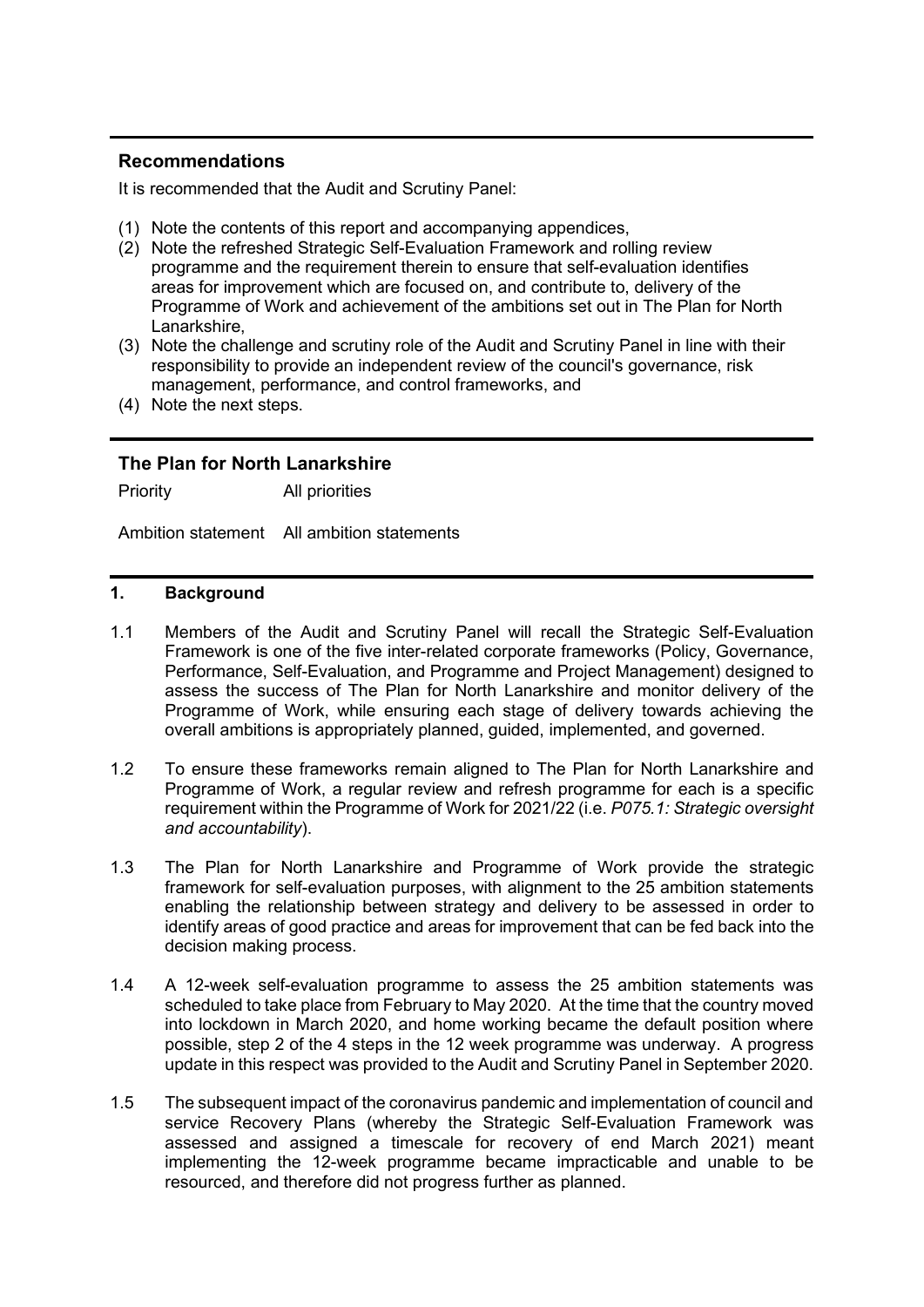- 1.6 Notwithstanding the recovery priorities, the council maintained its commitment to selfevaluation during 2020/21 by undertaking an exercise to assess the council's response to the coronavirus pandemic. This self-evaluation exercise was structured around a set of criteria and assessment statements developed independently by the Improvement Service. This exercise captured lessons learned from the pandemic to support the council through the recovery and renewal planning processes, and to move to a platform of stability from which available resources were able to be redirected to fulfil the ambitions set out in The Plan for North Lanarkshire.
- 1.7 An Internal Audit was subsequently carried out on the council's COVID-19 response. This audit was categorised as offering *substantial assurance* with only one area for improvement identified, which was implementing an action plan to record and track progress in respect of lessons learned. An action plan was subsequently implemented and is being monitored by the Silver Group.
- 1.8 The council's commitment to self-evaluation and progress in terms of implementing the recommendation from the Best Value Assurance Report (BVAR) - i.e. *improvement plans arising from self-evaluation exercises should include measurable actions and clear deadlines* - was recognised by Audit Scotland in their interim management report for 2020/21 which was presented to the Audit and Scrutiny Panel in June 2021. While this assessment found that *reasonable* progress had been made to implement the BVAR recommendation, it did not consider the progress to be *good*, or the action to be *complete*.
- 1.9 Being self-aware and undertaking a structured programme of self-evaluation underpins the duty to secure continuous improvement. As such, self-evaluation continues to be considered by the Accounts Commission as one of the fundamental principles when auditing Best Value in local government. By applying rigorous self-evaluation, it is considered that local authorities will be able to use assessments of how well resources have been used, and what performance levels have been achieved, in order to focus on where improvement is most needed to help deliver on priorities and improve outcomes for people in local communities.
- 1.10 The national Best Value guidance, updated in March 2020, includes a requirement for councils to be able to demonstrate that self-evaluation activity is rigorous and transparent.
- 1.11 As Members will recall, the council was in year three of the five-year national Best Value Assurance Report (BVAR) review programme which concluded with publication of a positive report for North Lanarkshire Council in May 2019. Due to the impact of the coronavirus pandemic, this national programme was expanded from five to six years, to be completed by autumn 2022. A new approach to auditing Best Value in councils will come into effect as part of the next five-year audit appointment term from September 2022. The current five-year audit appointment was expected to end in 2021 but was extended by one year in light of the impact of the pandemic.
- 1.12 The ongoing national focus on auditing Best Value in local government and the move to the integration of auditing Best Value within the council's external auditors Annual Audit Report (AAR) process - have further necessitated the review and refresh of the Strategic Self-Evaluation Framework and rolling review programme.
- 1.13 In addition, a number of recent Internal Audit recommendations have referenced the requirement for a self-evaluation exercise to be carried out on a particular function or activity (i.e. the Data Governance Board, Corporate Management Team, and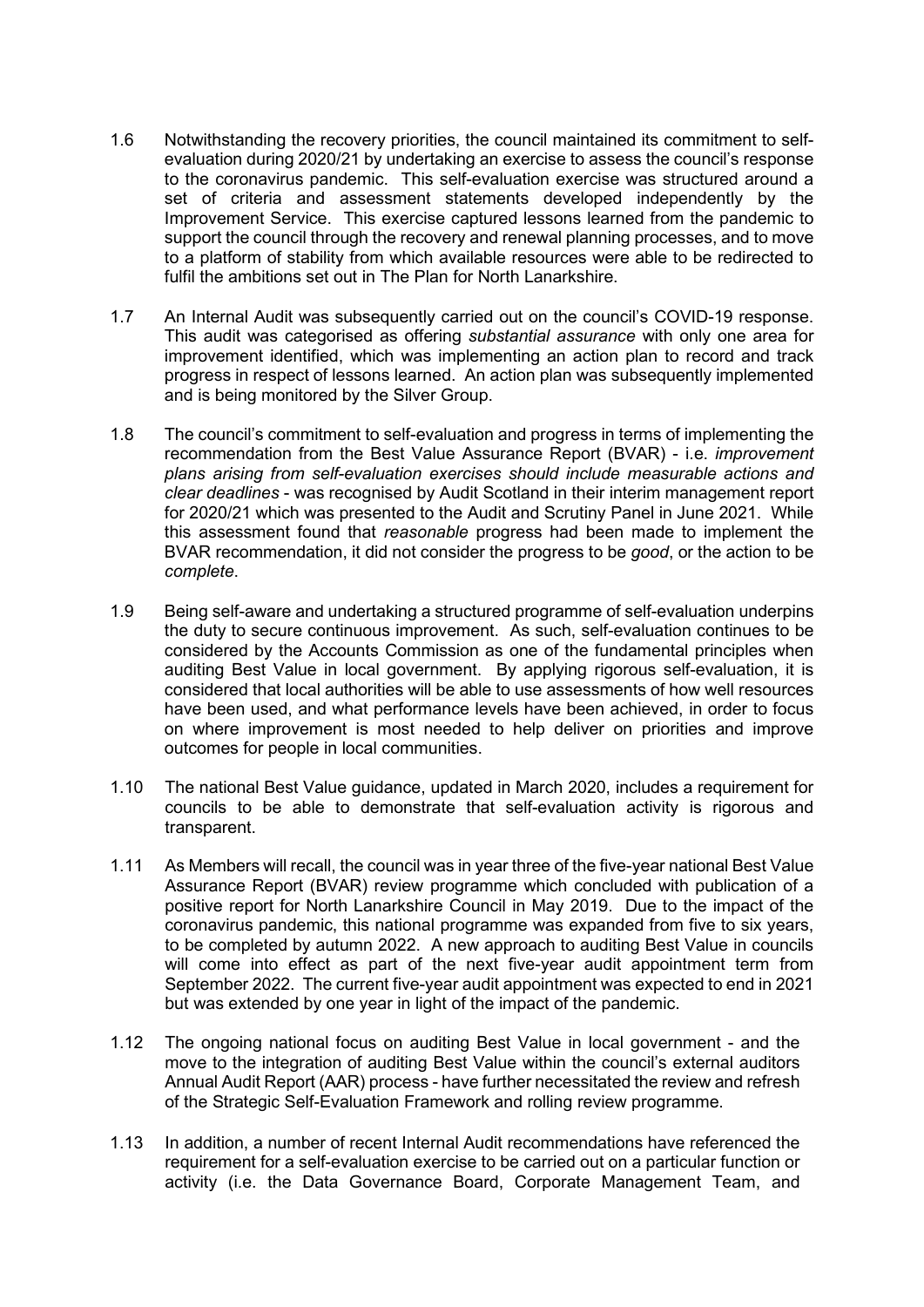Community Boards). These recommendations have been agreed by management in their audit responses.

1.14 This report therefore presents the Audit and Scrutiny Panel with the refreshed Strategic Self-Evaluation Framework and rolling programme of review for 2021 and 2022. This aims to formally deliver on the BVAR recommendation to ensure the council complies with the requirements of Best Value and Good Governance and, more importantly, ensure a mechanism is in place to assess the council's functions and activities and identify areas for improvement within the context of delivering the Programme of Work and fulfilling the ambitions set out in The Plan for North Lanarkshire.

# **2. Review and refresh of the Strategic Self-Evaluation Framework**

#### **Framework**

- 2.1 In its simplest form improvement starts with the question *How well are we doing?* Self-evaluation helps to answer that question and those that flow from it, i.e.
	- *How do we know?* What evidence is there to support the view of how well we are doing?
	- *How can we do better?* What are we going to do now?



Independent assessments / residents and service user feedback

- 2.2 The council's Strategic Self-Evaluation Framework (included at Appendix 1) focusses on these three questions. In doing so it also incorporates a degree of triangulation by including ways to cross check results from multiple sources. This aims to increase the reliability and validity of the findings, help to gain a wider understanding of complex issues, and ensure more complete results.
- 2.3 In this respect incorporation of audit and inspection work (carried out by the various inspection bodies, e.g. the Care Inspectorate, HM Inspectorate of Education, Scottish Housing Regulator, etc), and recommendations arising from the external auditor's Annual Audit Report (AAR) and Internal Audit programme of audit work are a key requisite of any self-evaluation exercise the council undertakes.

#### **Non-negotiable standards**

- 2.4 The Strategic Self-Evaluation Framework adopts the same set of five non-negotiable standards as the Strategic Performance Framework, although these have been reframed within an improvement context. These are designed to ensure consistency across the five inter-related corporate frameworks (Policy, Governance, Performance, Self-Evaluation, and Programme and Project Management), but more importantly ensure that self-evaluation activity identifies areas for improvement that are focused on, and contribute to, delivery of the Programme of Work and achievement of the ambitions set out in The Plan for North Lanarkshire.
- 2.5 The set of five non-negotiable standards are designed to ensure that self-evaluation exercises undertaken in line with the Strategic Self-Evaluation Framework and the rolling review programme are:
	- **Aligned** to The Plan for North Lanarkshire so that improvement actions contribute to the achievement of the council's long-term vision. Improvements should also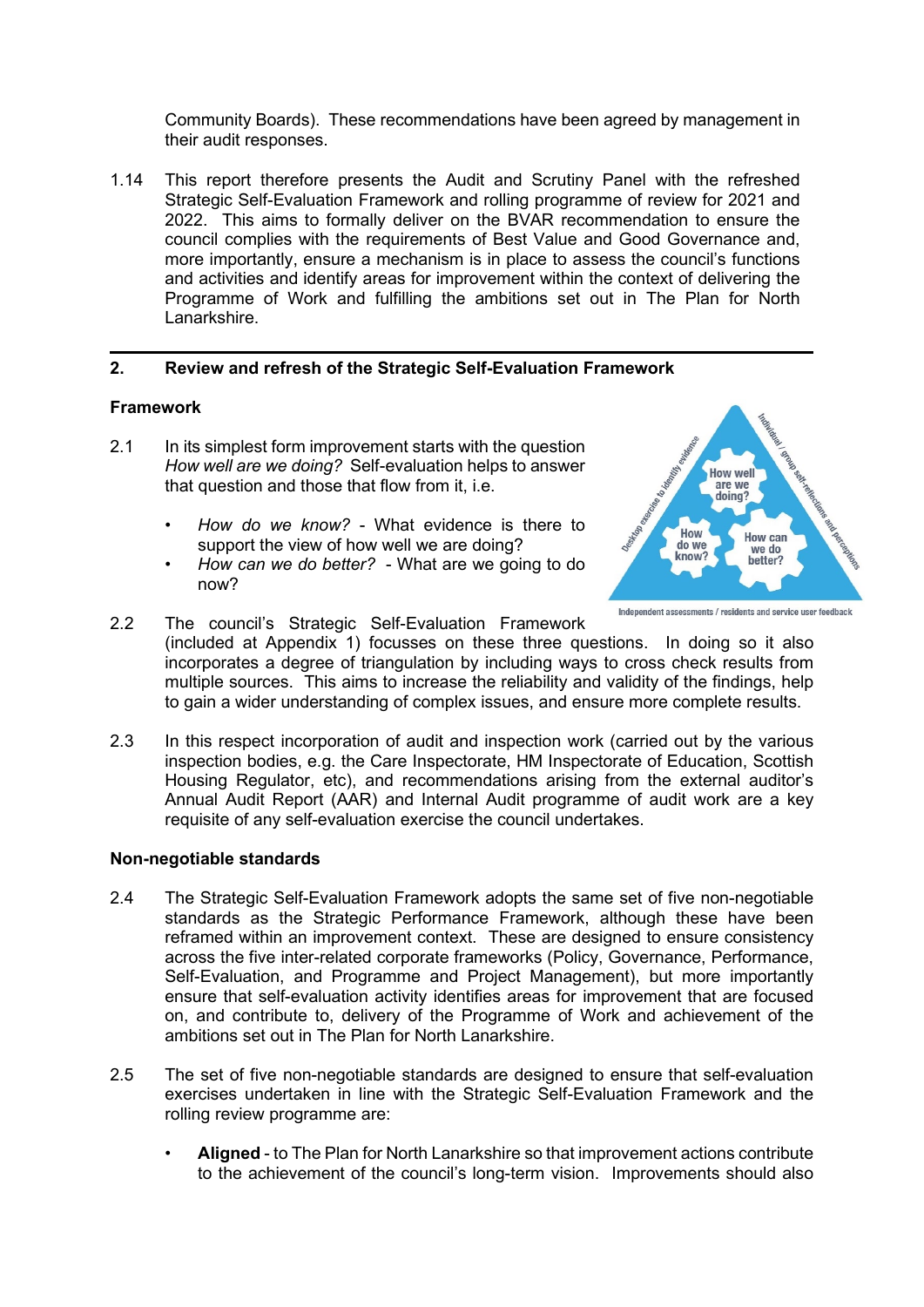be focused, where appropriate, on enhancing the supporting processes, plans, policies, and strategies designed to deliver the services and improved outcomes that will achieve the long-term vision.

- **Consistent** so there is a clear understanding of the purpose and benefits of each self-evaluation exercise that is undertaken in line with the Strategic Self-Evaluation Framework and rolling review programme. Integrating recommendations arising from local and national audit and inspection work into the council's self-evaluation review programme will ensure as comprehensive a picture as possible is attained to inform the identification of areas for improvement and future decision making.
- **Transparent** ensuring that progress made against the implementation of the improvement actions is widely reported, understood, and acted upon to support the council's governance arrangements and help build credibility, reliability, and a common understanding of the benefits of self-evaluation in securing continuous improvement. Self-evaluation needs to be robust enough to provide assurances to a range of internal and external stakeholders.
- **In context** ensuring that self-evaluation exercises are tailored to the function or activity being evaluated (whether that is an ambition statement, service, project, or group). Identifying the context and any constraints, within which the self-evaluation exercise is to be undertaken, is a key step in the process in order for improvement plans to be able to demonstrate the resultant impact on local people and communities.
- **Balanced** to ensure any self-evaluation exercise undertaken is proportionate to the resources expended, outcomes expected, scale of the function or activity being evaluated, and the associated risks. The outputs must tell a balanced narrative that identifies aspects of good practice as well as areas for improvement.

# **Assessment criteria and statements**

- 2.6 The assessment criteria within the council's Strategic Self-Evaluation Framework aligns to the seven Best Value themes and the national guidance which was updated in March 2020:
	- **1.** Vision and leadership
	- **2.** Governance and accountability
	- **3.** Effective use of resources
	- **4.** Partnerships and collaborative working
	- **5.** Working with communities
	- **6.** Sustainability
	- **7.** Fairness and equality
- 2.7 The good practice statements within each of the Best Value themes (shown in Appendix A) form the basis for self-evaluation exercises undertaken across the council in line with the Strategic Self-Evaluation Framework and rolling review programme.
- 2.8 It should be noted however, that no self-evaluation exercise will include all statements; each exercise will comprise a small subset of statements that best reflects the function or activity being assessed and the context and operating environment of that function or activity, and that are most appropriate to delivering the desired outcomes.

# **Assessment process**

2.9 Where national frameworks already exist (e.g. the Chartered Institute of Public Finance and Accountancy (CIPFA) *Financial Management Code*, Education Scotland's *How good is the learning and development in our communit*y, and the Care Inspectorate's *Self-evaluation for improvement*), these will be used to inform the selection of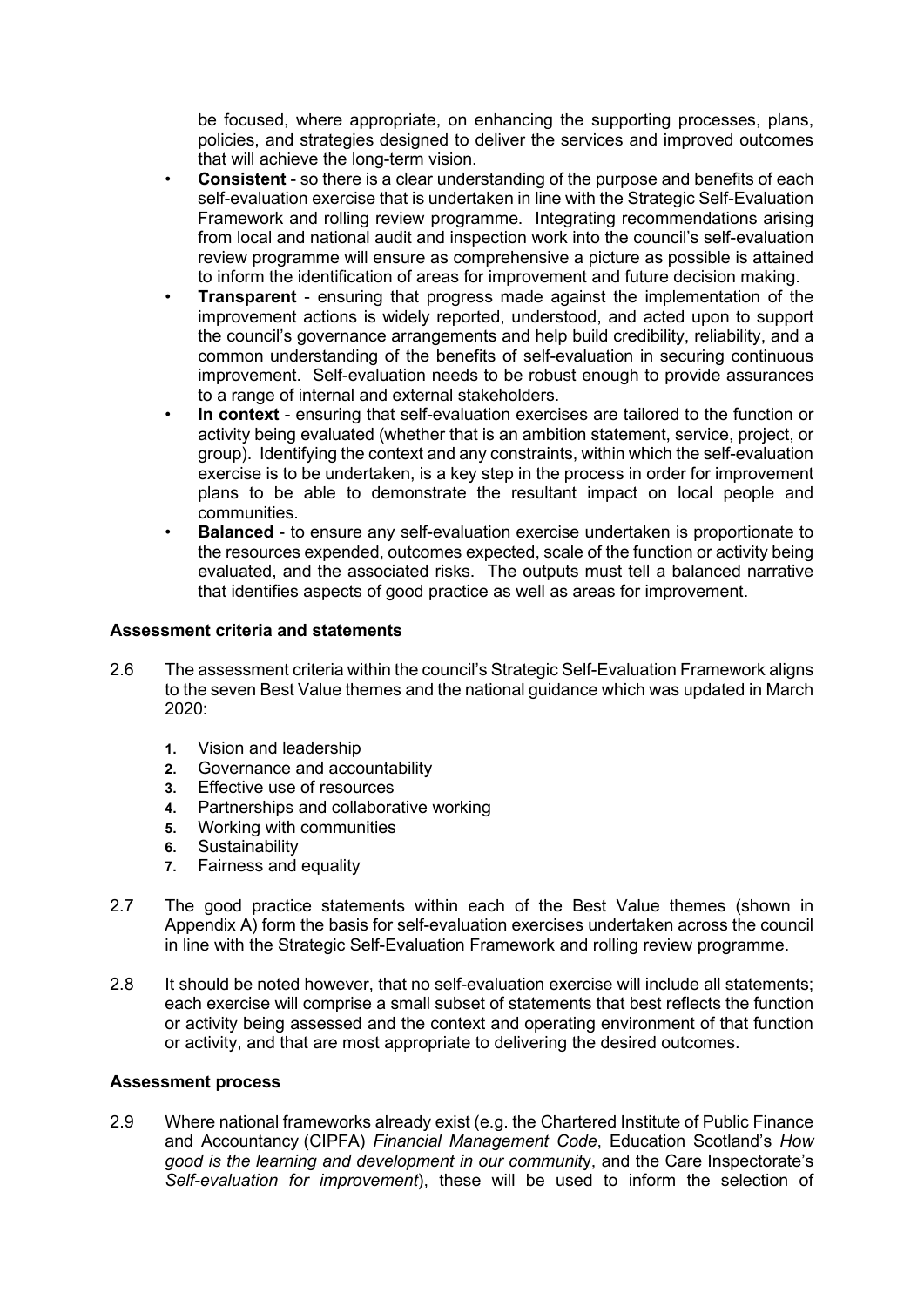assessment statements for the self-evaluation exercise. This will avoid duplication and ensure the council's self-evaluation exercises are focused on gaps and what improvement is needed locally. Similarly where relevant good practice guides and/or checklists already exist (e.g. produced by the Improvement Service or Audit Scotland), these will be taken into consideration and used or aligned accordingly.

- 2.10 While the council's Strategic Self-Evaluation Framework is aligned to the refreshed Best Value guidance, well-established principles from national self-assessment frameworks (such as those for European Foundation for Quality Management (EFQM) and Public Service Improvement Framework (PSIF)), have shaped the councils' methodology in terms of undertaking self-evaluation exercises. Key features of this are detailed within Appendix 1. This includes:
	- The role of a Champion for each self-evaluation exercise which, for the Strategic Self-Evaluation Framework rolling review programme, is a member of the Corporate Management Team.
	- The strategic oversight role of the Corporate Management Team in line with their remit to consider matters which are corporate or cross-service in nature, to maintain oversight and monitoring of strategic performance across the organisation, and to maintain strategic oversight and direction of the council's Programme of Work and The Plan for North Lanarkshire.
	- The challenge and scrutiny role of the Audit and Scrutiny Panel in line with their responsibility to provide an independent review of the council's governance, risk management, performance, and control frameworks.

# **Rolling review programme**

2.11 Appendix B outlines the programme of self-evaluation exercises to be undertaken during 2021 and 2022 along with indicative timescales. The commitment in terms of time and knowledge required from the various stakeholders in each self-evaluation exercise is also highlighted. This programme will be updated as new evaluations are identified and kept on an annual review and refresh programme to ensure the Framework, and supporting Assessment Process, remain fit for purpose and support enhancements to the delivery of the Programme of Work and achievement of the longterm ambition set out in The Plan for North Lanarkshire.

# **Next steps**

2.12 The next steps will involve scoping and preparation work to develop a more detailed evaluation specification for each of the self-evaluation exercises (in line with the review programme and timetable in Appendix B). Championed by identified members of the Corporate Management Team, self-evaluation exercises will be facilitated by the Strategy and Performance team in Business Solutions to ensure the five nonnegotiable standards are consistently applied across the rolling review programme. Where identified as appropriate for certain self-evaluation exercises, external facilitation will be provided by the Improvement Service to ensure that independency of approach.

# **3. Public Sector Equality Duty and Fairer Scotland Duty**

- 3.1 There is no requirement to carry out a Fairer Scotland Duty or equality impact assessment based on the recommendations in this report.
- 3.2 Fairness and equality are cross cutting themes in the national Best Value guidance and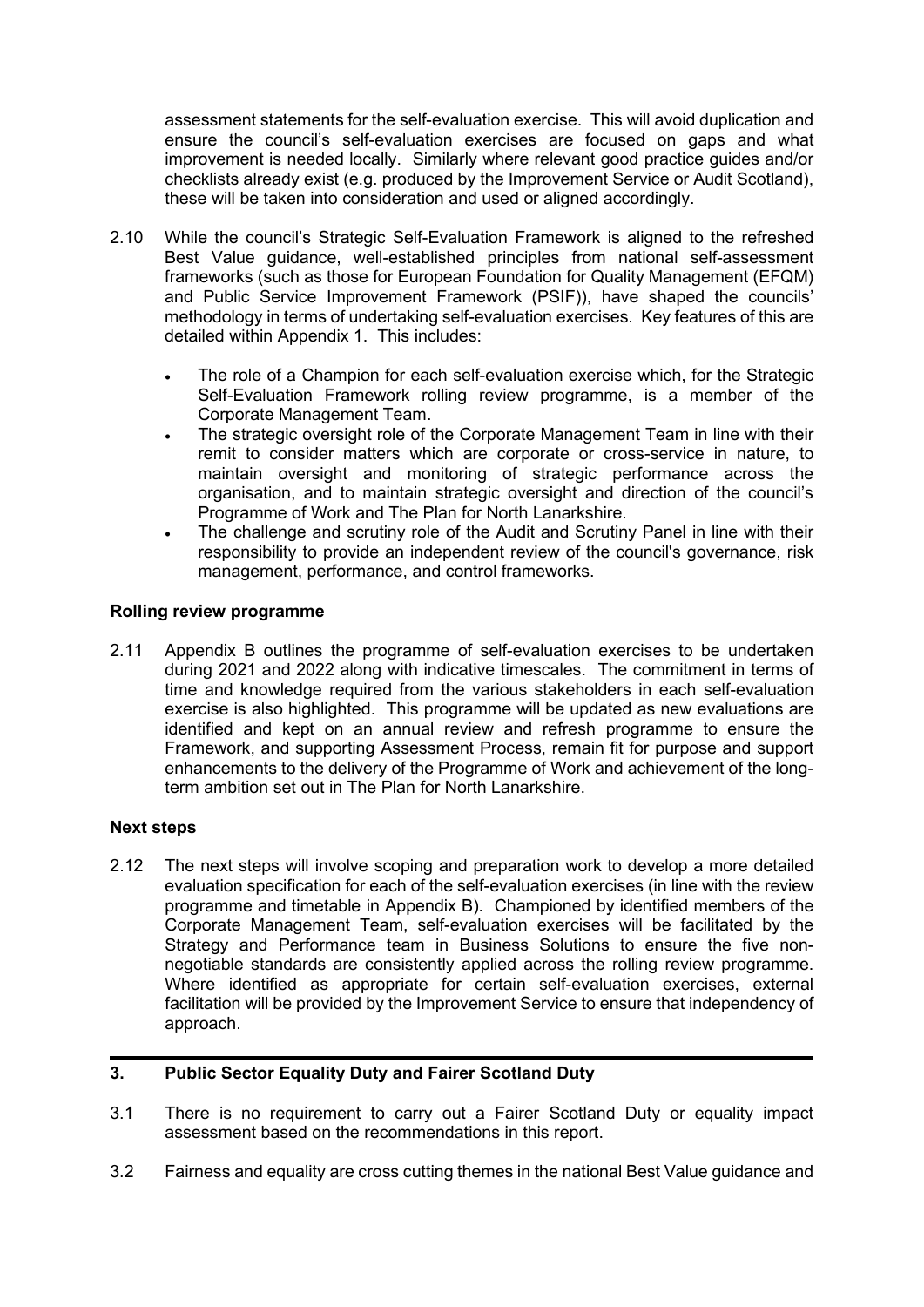as such are considered "*integral to all of the functions and activities carried out by a local authority to deliver good outcomes and achieve Best Value*". As such, these cross cutting themes will feature in every self-evaluation exercise undertaken in line with the Strategic Self-Evaluation Framework and rolling review programme.

# **4. Impact**

- 4.1 **Financial impact** None identified.
- 4.2 **HR policy / Legislative impact** None identified.
- 4.3 **Technology / Digital impact** None identified.
- 4.4 **Environmental impact** None identified.
- 4.5 **Communications impact** None identified.

# 4.6 **Risk impact**

Implementation of a corporate approach to self-evaluation through the Strategic Self-Evaluation Framework and the rolling review programme ensures the council fully complies with Best Value and Good Governance requirements. This approach also contributes towards the mitigation of the risks on the Corporate Risk Register for *Governance, Leadership, and Decision Making* and *Managing Strategic Change.*

# **5. Measures of success**

5.1 The key measure of success will be in securing continuous improvement in performance through self-evaluation that is focussed on what the council ultimately aims to achieve.

# **6. Supporting documents**

- 6.1 Appendix 1 Strategic Self-Evaluation Framework
	- Appendix A: Assessment criteria and statements
		- Appendix B: Rolling review programme

Garry M Aritor

**Katrina Hassell Head of Business Solutions**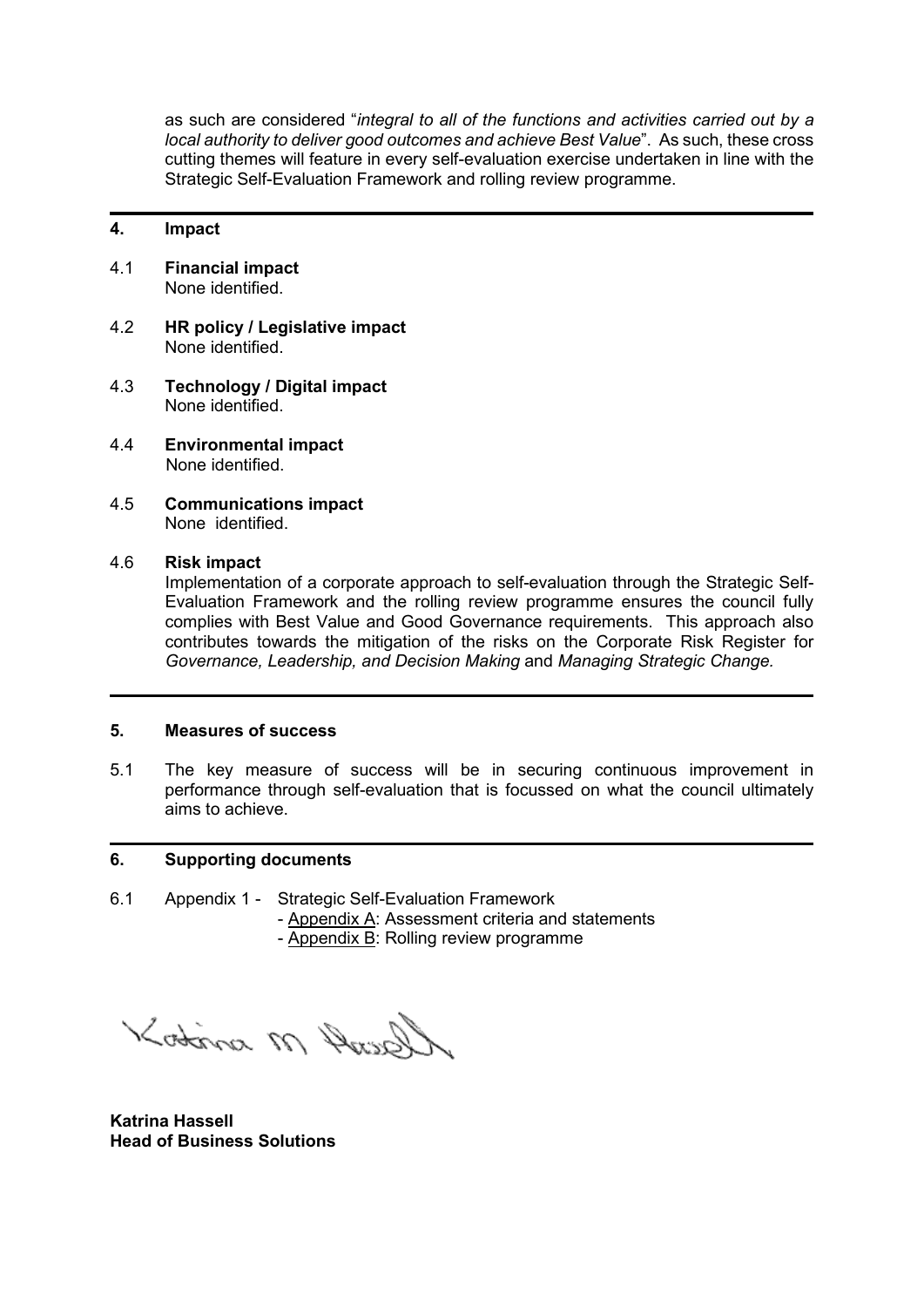# The Plan for North Lanarkshire

# **Strategic Self-Evaluation Framework**

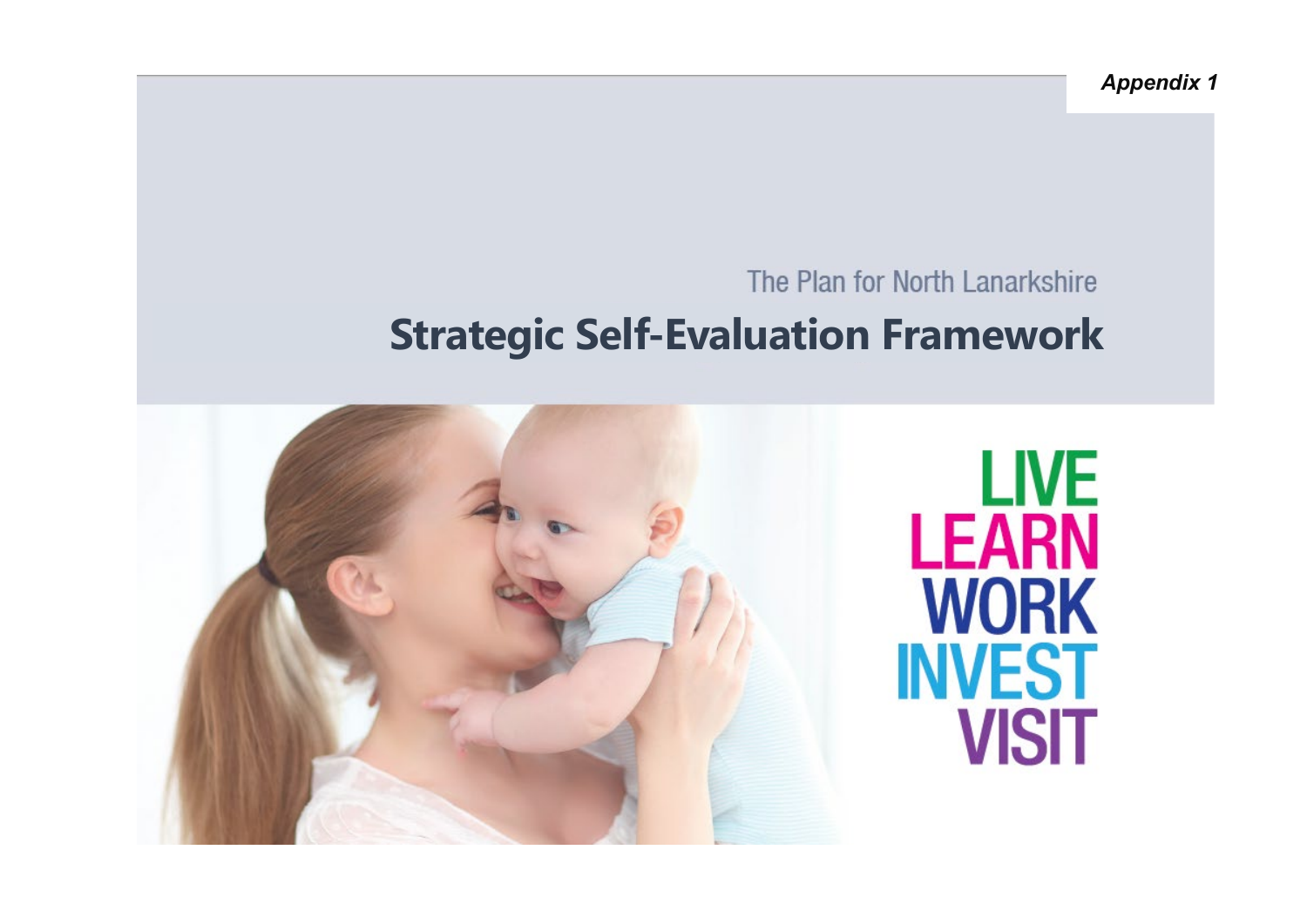#### **Document control**

| <b>Title</b>                                                           | <b>Strategic Self-Evaluation Framework</b>     |                |                          |  |  |  |
|------------------------------------------------------------------------|------------------------------------------------|----------------|--------------------------|--|--|--|
| Katrina Hassell, Head of Business Solutions<br><b>Contact</b><br>Owner |                                                |                | HassellK@northlan.gov.uk |  |  |  |
| Audit and Scrutiny Panel<br>Governance group                           |                                                |                |                          |  |  |  |
| <b>Author</b>                                                          | Susan Lawrie, Strategy and Performance Manager | <b>Contact</b> | LawrieS@northlan.gov.uk  |  |  |  |

# **Revision history**

| <b>Number</b>              | Originator     | <b>Date</b>      | <b>Description</b> |
|----------------------------|----------------|------------------|--------------------|
| Original framework created | Linda Johnston | 2019             |                    |
| 0. ا                       | Linda Johnston | <b>June 2021</b> | Annual review      |

# **Document approvals**

| <b>Number</b>             | Governance group                     | Date           |
|---------------------------|--------------------------------------|----------------|
| Original document created | <b>Policy and Strategy Committee</b> | 2019           |
| 1.0                       | Audit and Scrutiny Panel             | September 2021 |

#### **Strategic alignment**

| The Plan for North Lanarkshire             |  |
|--------------------------------------------|--|
| Programme of Work                          |  |
| <b>Strategic Policy Framework</b>          |  |
| <b>Strategic Governance Framework</b>      |  |
| Strategic Performance Framework            |  |
| Programme and Project Management Framework |  |

#### **Next review date**

**Review date** June 2022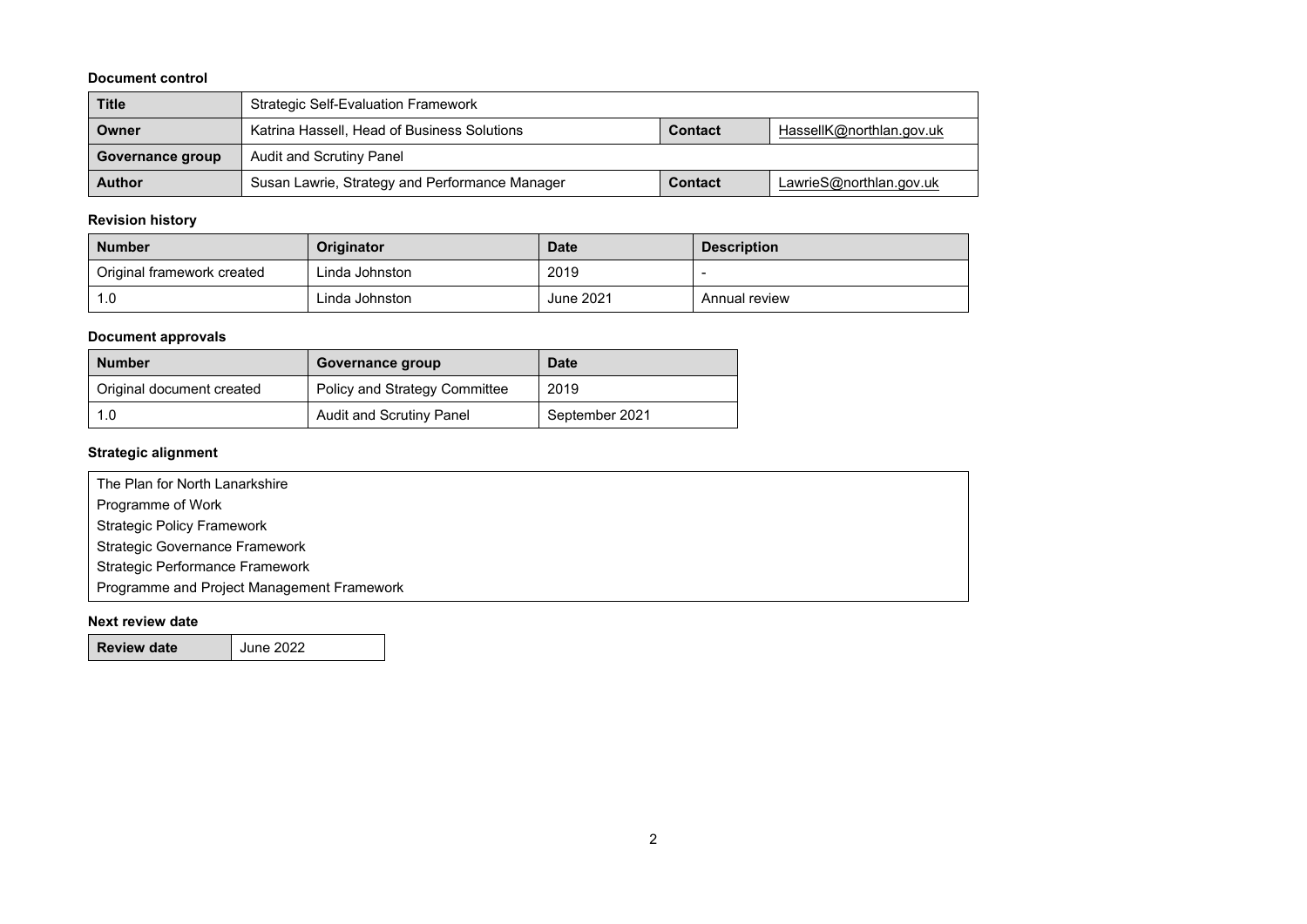# **Table of contents**

|        | number    |
|--------|-----------|
|        | 4         |
|        | $5 - 6$   |
|        | 5         |
|        | 5         |
| $\sim$ | $5-6$     |
|        | 7 - 11    |
| $\sim$ |           |
|        | 7-8       |
|        | 8         |
|        | $8-9$     |
|        | $9 - 11$  |
|        | $12 - 19$ |
|        | $20 - 22$ |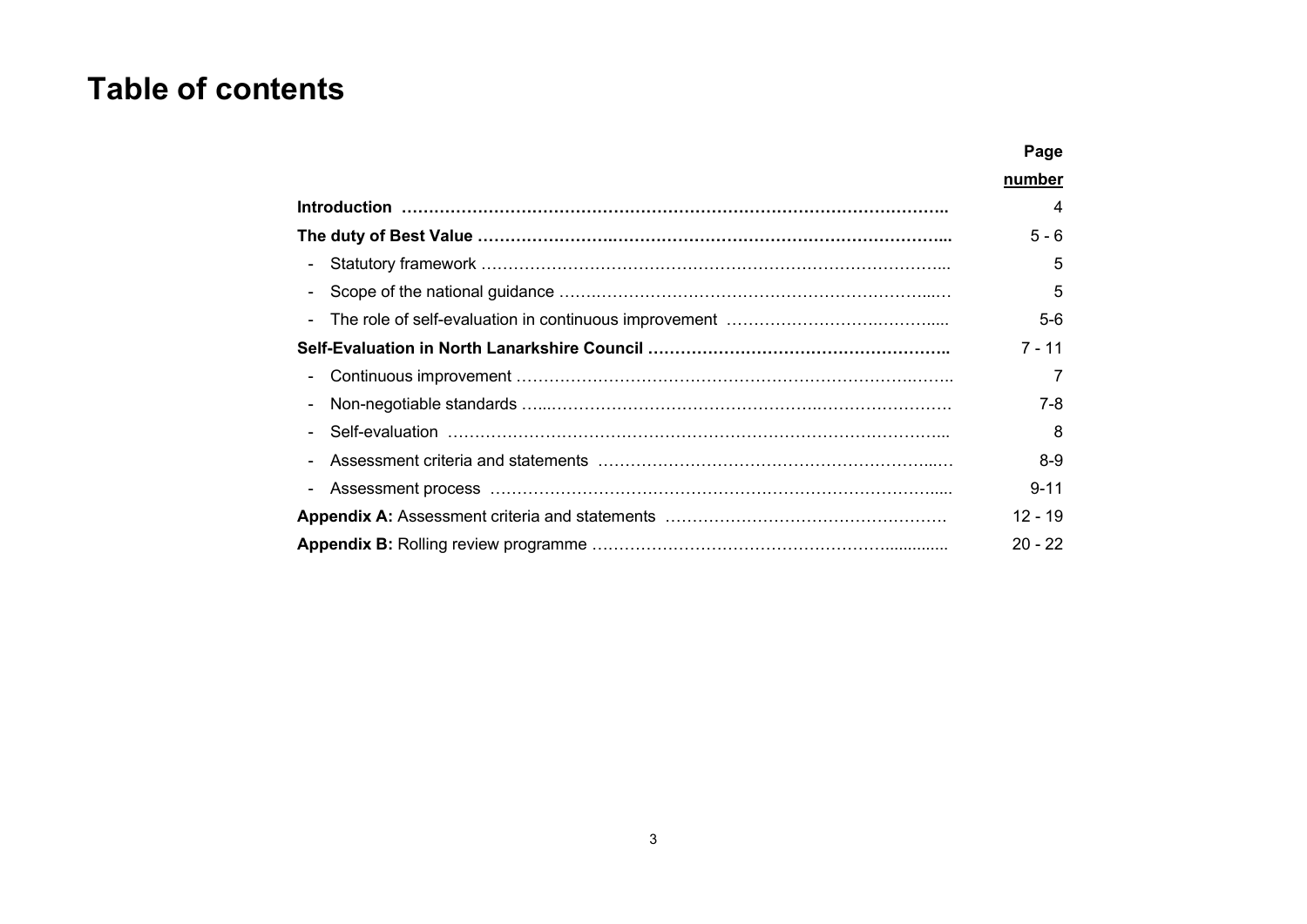# **Introduction**

The Plan for North Lanarkshire sets the long-term strategic direction for the council, partners, and other stakeholders and, most importantly, for each unique local community and the people who *Live, Learn, Work, Invest, and Visit* within North Lanarkshire. It's a Plan with a shared ambition of inclusive growth and prosperity for all and a fairer distribution of wealth across all local communities.

The long-term ambition of The Plan for North Lanarkshire coupled with the fast moving, unpredictable, and increasingly challenging and complex local government environment, means planning and change are constantly evolving and ongoing visibility into all programmes of work and their interconnections is essential.

The Programme of Work process provides a clear roadmap for work across council services and with partners. It allows for plans of action to be developed that inform the projects, activities, services, technologies, and resources that need to be harnessed in order to seize the most and best opportunities to deliver on the long-term strategy, while achieving value for money in the here and now.

Key to assessing the success of The Plan for North Lanarkshire and monitoring delivery of the Programme of Work (while ensuring each stage of delivery towards achieving the overall ambitions is appropriately planned, guided, implemented, and governed) are five inter-related corporate frameworks:

- Strategic Policy Framework
- **Strategic Governance Framework**
- Strategic Performance Framework
- Strategic Self-Evaluation Framework
- Programme and Project Management Framework

To ensure these frameworks remain aligned to The Plan for North Lanarkshire and Programme of Work, all five are on an annual review and refresh programme. This also helps the council to ensure it is proactive in responding to social, economic, and environmental trends and changes in legislation and governance, as well as the broad range of national policy changes and new developments.

The council's **Strategic Self-Evaluation Framework** is set out within this document.

To meet the Best Value duty the council must ensure arrangements are in place to secure *continuous improvement in performance* for all the functions and activities undertaken to deliver services and improve outcomes for local communities. Being self-aware and undertaking a structured programme of self-evaluation underpins the duty to secure continuous improvement, and good practice suggests local authorities adopt a single strategy for improvement when implementing selfevaluation.

How self-evaluation has been developed in North Lanarkshire Council is set out on pages 7 to 10 of this document. This outlines the assessment criteria and statements used by the council, and the standards which are applied to self-evaluation to ensure alignment with The Plan for North Lanarkshire so that improvement actions appropriately contribute to the achievement of the council's long-term vision.

The ten step assessment process on pages 10 and 11 of this document provide a consistent framework for undertaking self-evaluation exercises that also allows for flexibility in adapting the methodology to ensure evaluation takes place within the appropriate context, meet the needs of the operating environment of the function or activity being evaluated, and achieves the desired outcomes.

Key strategic oversight roles are also highlighted on page 10 - for the Corporate Management Team in terms of performance monitoring and the strategic direction of the council's Programme of Work and The Plan for North Lanarkshire - and for the Audit and Scrutiny Panel in line with their responsibility to provide an independent review of the council's governance, risk management, performance, and control frameworks.

A rolling review programme is set out on pages 20 to 22. This outlines the programme of self-evaluation exercises to be undertaken during 2021 and 2022 along with indicative timescales. The commitment in terms of time and knowledge required from the various stakeholders in each self-evaluation exercise is also highlighted. This programme will be updated as new evaluations are identified and kept on an annual review and refresh programme to ensure the Framework, and supporting assessment process, remain fit for purpose and support enhancements to the delivery of the Programme of Work and achievement of the longterm ambition set out in The Plan for North Lanarkshire.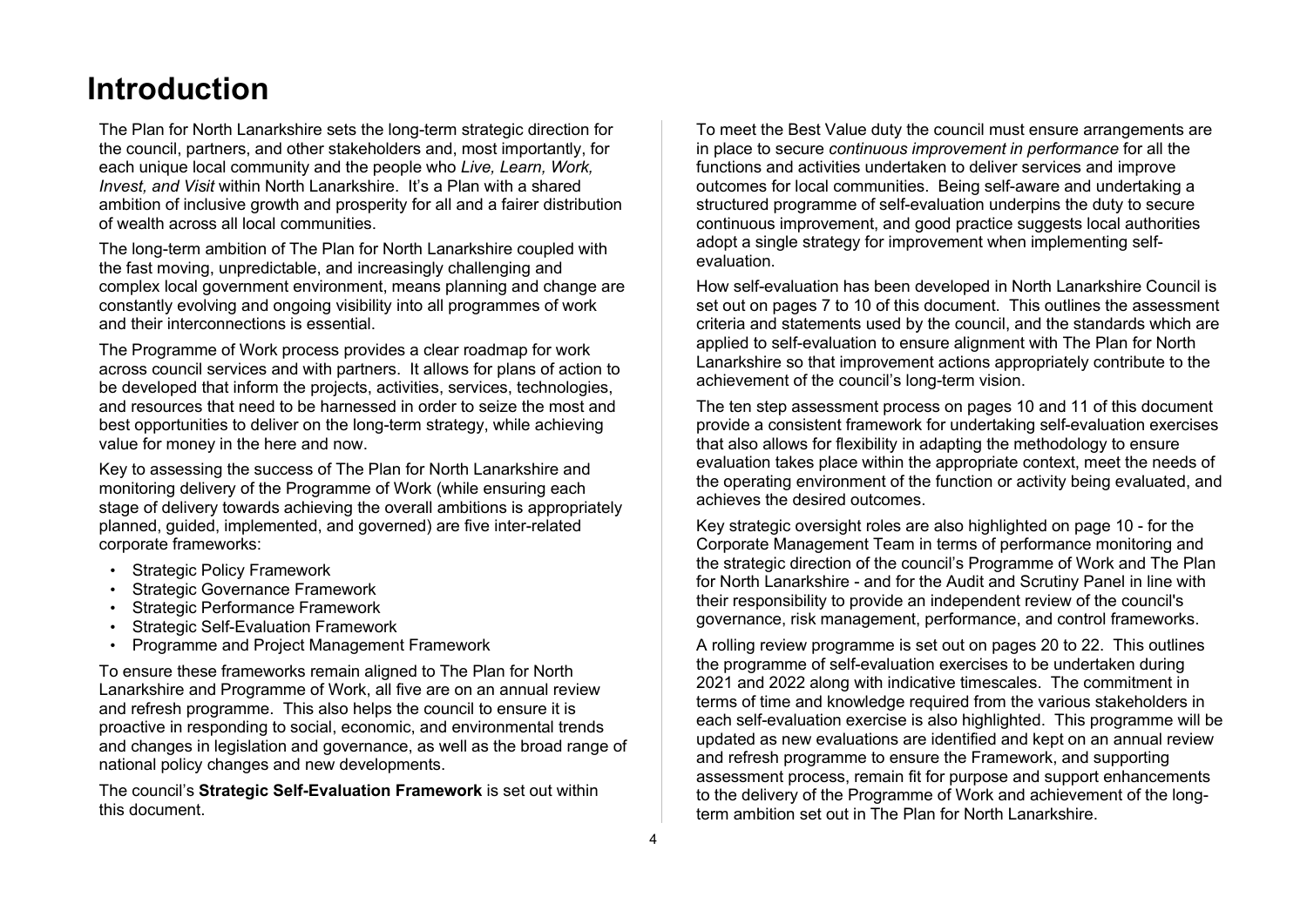# **The duty of Best Value**

### *Statutory framework*

The Local Government in Scotland Act 2003 introduced a statutory framework for Best Value within local government in Scotland. This outlined the requirement of local authorities to secure Best Value by making arrangements to secure *continuous improvement* in performance for all the functions and activities undertaken to deliver services and improve outcomes for local communities.

In making arrangements to secure *continuous improvement*, local authorities are required to ensure an appropriate balance is maintained between quality and cost. In maintaining this balance, local authorities must ensure their functions and activities take into account economy, efficiency, and effectiveness:

- Economy minimising the cost of resources used or required (inputs).
- Efficiency the relationship between the output from services delivered and the resources to produce them.
- Effectiveness the relationship between the intended and actual results of public spending (outcomes).

Best Value also requires local authorities to ensure their functions and activities meet the equal opportunities duties and contribute to the achievement of sustainable development. As cross-cutting themes, these are integral to a local authority delivering good outcomes and achieving Best Value.

### *Scope of the national guidance*

National Best Value guidance has been in place since 2004; this has identified a range of Best Value characteristics which have helped local authorities develop arrangements that demonstrate continuous improvement in performance.

The Best Value guidance applies to other bodies as required by Section 106 of the Local Government (Scotland) Act 1973, notably health and social care integration joint boards and other joint committees or boards, that are subject to the same statutory Best Value duties as local authorities and, as such, the guidance requires to be interpreted and applied accordingly.

Other devolved public bodies, such as the NHS, are not directly covered by the 2003 Act. They are, however, under a similar Best Value duty, which is set out in the Scottish Public Finance Manual, and a statutory duty under the [Public Finance](http://www.legislation.gov.uk/asp/2000/1/section/15) and Accountability (Scotland) Act 2000) to use their resources economically, efficiently, and effectively.

Since 2003, the enactment of other key legislation has had a significant impact across Scotland, extending the requirements of Best Value beyond local authorities. The Public Bodies (Joint Working) (Scotland) Act 2014 has resulted in the integration of health and social care, while the Community Empowerment (Scotland) Act 2015 has strengthened the statutory base for community planning, and for involving and engaging communities in planning and decision-making about things that matter to them.

The national Best Value guidance was therefore updated in 2020 to reflect the significantly changed policy and public service delivery landscape within which local authorities now operate.

# *The role of self-evaluation in continuous improvement*

The Accounts Commission - the public spending watchdog for local government, responsible for holding councils in Scotland to account and helping them to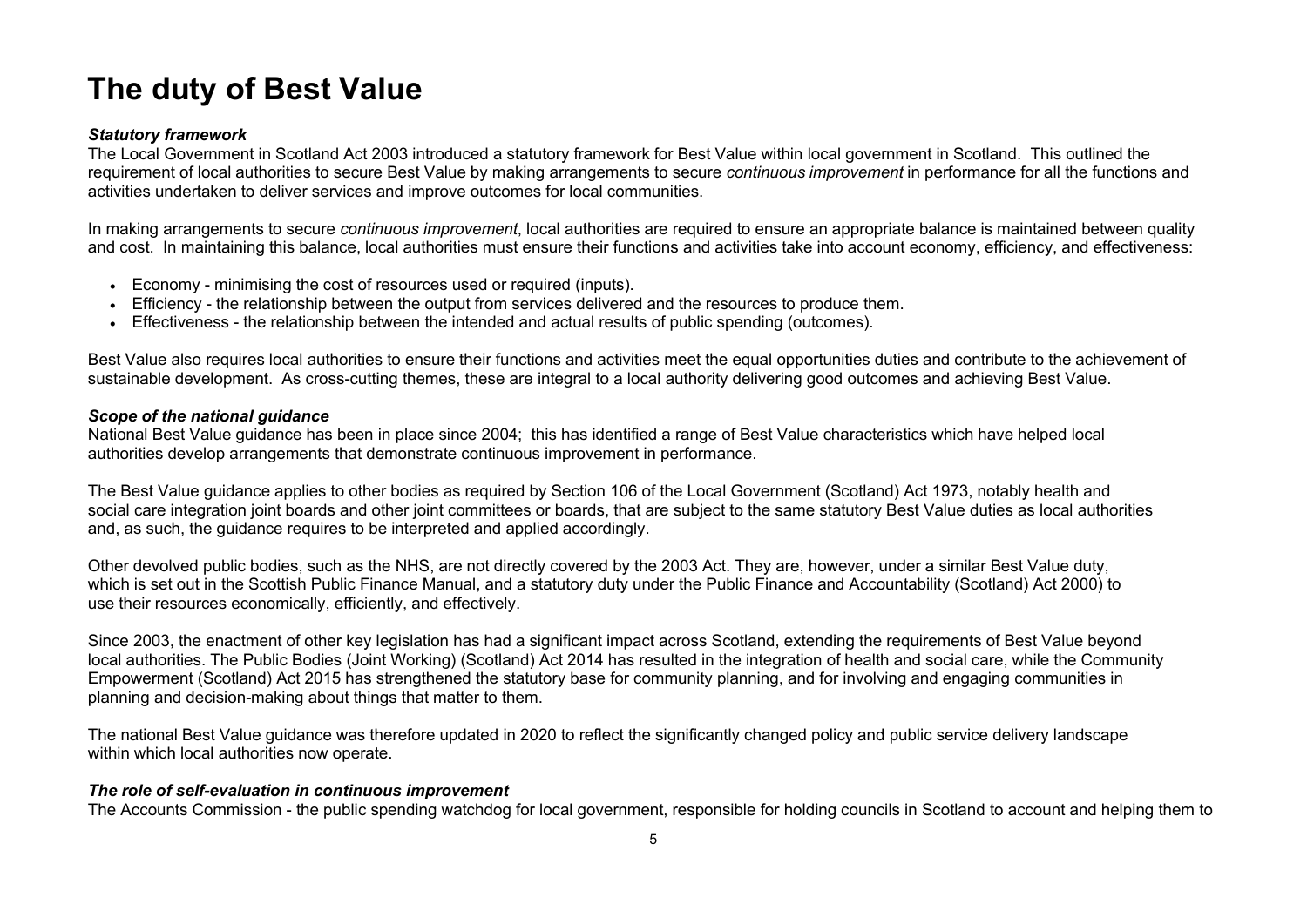improve - considers that being self-aware and undertaking a structured programme of self-evaluation underpins the duty to secure continuous improvement. As such, self-evaluation is considered to be one of the fundamental principles when auditing Best Value in local government. By applying rigorous selfevaluation, it is considered that local authorities will be able to use assessments of how well resources have been used, and what performance levels have been achieved, in order to focus on where improvement is most needed to help deliver on priorities and improve outcomes for people in local communities.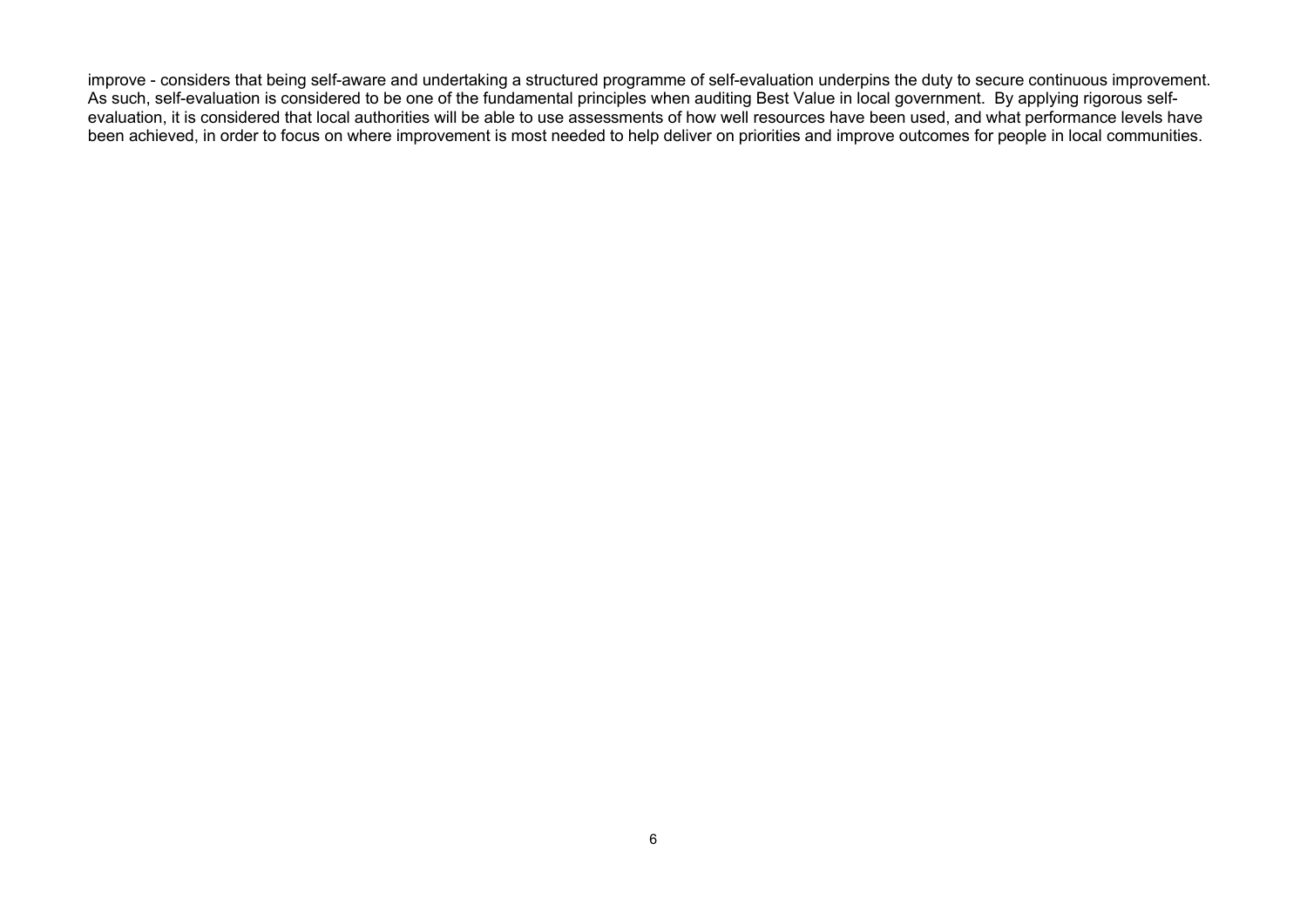# **Self-Evaluation in North Lanarkshire Council**

#### *Continuous improvement*

To comply with the duty of Best Value and *make arrangements to secure continuous improvement in performance*, good practice suggests councils adopt a single strategy for improvement when implementing a programme of self-evaluation.

This will ensure that insights gained from the programme of self-evaluation - into what works, where problems have arisen or unintended consequences have been identified, where there have been unanticipated results, or where there are areas of good practice - can be used to make judgements on the quality, value, and importance of the function or activity being evaluated.

This, in turn, provides the evidence that can be fed back into the decision making process in order to facilitate the highest possible level of quality and accountability in service delivery and/or secure the approaches and resources required to deliver on local priorities and contribute to the achievement of the council's long-term vision (while maintaining Best Value in performance).

### *Non-negotiable standards*

To support the achievement of a single strategy for improvement, a set of five non-negotiable standards are in place within the council. These are designed to ensure consistency across the five inter-related corporate frameworks (Policy, Governance, Performance, Self-Evaluation, and Programme and Project Management), but more importantly ensure that self-evaluation activity identifies areas for improvement that are focused on, and contribute to, delivery of the Programme of Work and achievement of the ambitions set out in The Plan for North Lanarkshire.

The set of five non-negotiable standards are designed to ensure that self-evaluation exercises undertaken in line with the Strategic Self-Evaluation Framework and rolling review programme are:

- **Aligned** to The Plan for North Lanarkshire so that improvement actions contribute to the achievement of the council's long-term vision. Improvements should also be focused, where appropriate, on enhancing the supporting processes, plans, policies, and strategies designed to deliver the services and improved outcomes that will achieve the long-term vision.
- **Consistent** so there is a clear understanding of the purpose and benefits of each self-evaluation exercise that is undertaken in line with the Strategic Self-Evaluation Framework and rolling review programme. Integrating recommendations arising from local and national audit and inspection work into the council's self-evaluation review programme will ensure as comprehensive a picture as possible is attained to inform the identification of areas for improvement and future decision making.
- **Transparent** ensuring that progress made against the implementation of the improvement actions is widely reported, understood, and acted upon to support the council's governance arrangements and help build credibility, reliability, and a common understanding of the benefits of self-evaluation in securing continuous improvement. Self-evaluation needs to be robust enough to provide assurances to a range of internal and external stakeholders.
- **In context** ensuring that self-evaluation exercises are tailored to the function or activity being evaluated (whether that is an ambition statement, service, project, or group). Identifying the context and any constraints, within which the self-evaluation exercise is to be undertaken, is a key step in the process in order for improvement plans to be able to demonstrate the resultant impact on local people and communities.

#### **Figure 1: Five non-negotiable standards**

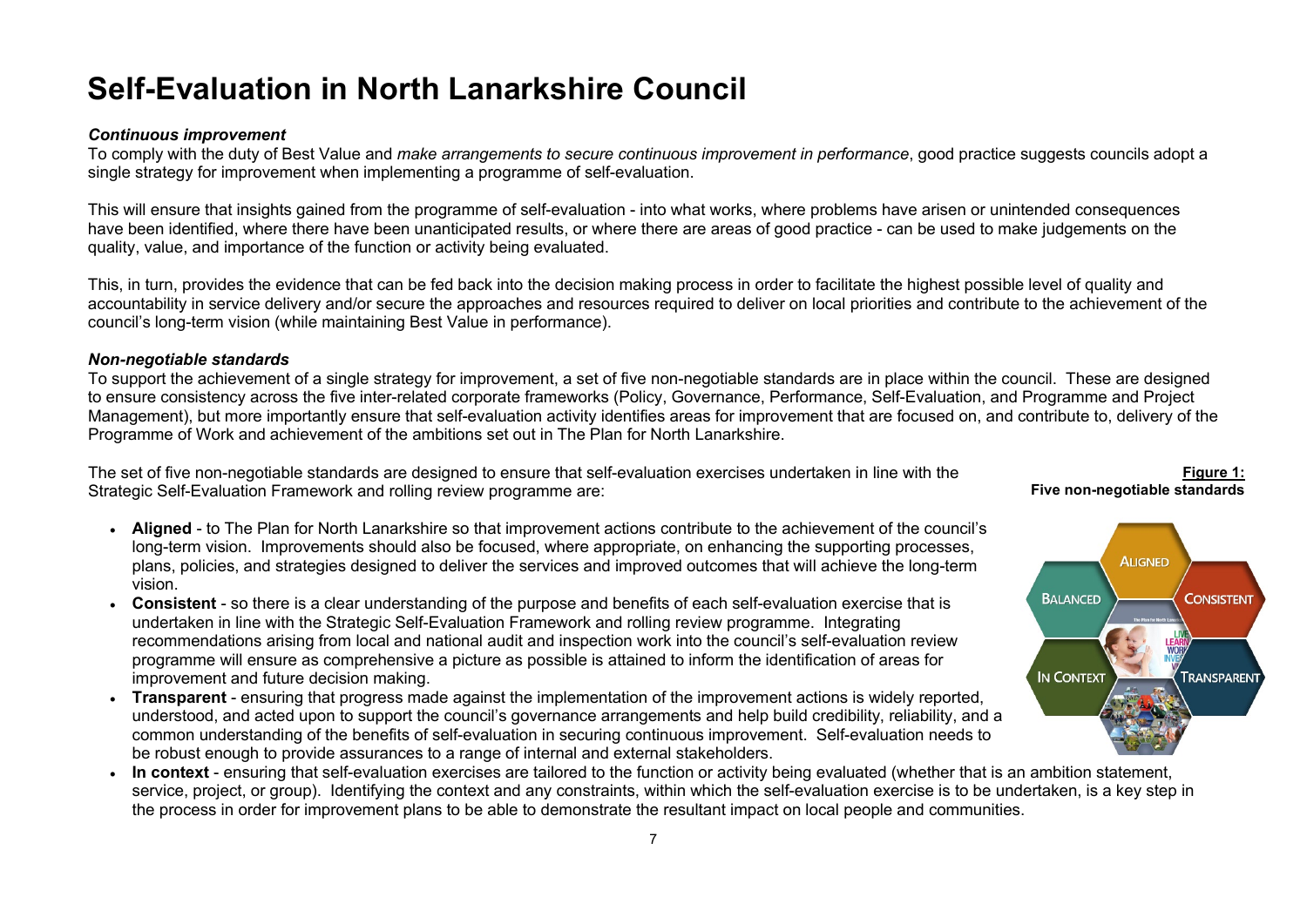• **Balanced** - to ensure any self-evaluation exercise undertaken is proportionate to the resources expended, outcomes expected, scale of the function or activity being evaluated, and the associated risks. The outputs must tell a balanced narrative that identifies aspects of good practice as well as areas for improvement.

#### *Self-evaluation*

In its simplest form improvement starts with the question *How well are we doing?*

Self-evaluation helps to answer that question and those that flow from it, i.e.

- *How do we know?* (i.e. What evidence is there to support the view of how well we are doing?)
- *How can we do better?* (i.e. What are we going to do now?).

The Strategic Self-Evaluation Framework adopted by the council focusses on these three questions.



**Figure 2:**

In doing so it also incorporates a degree of triangulation (as depicted in figure 2) by including ways to cross check results from multiple sources. This aims to increase the reliability and validity of the findings, help to gain a wider understanding of complex issues, and ensure more complete results.

In this respect incorporation of audit and inspection work (carried out by the various inspection bodies, e.g. the Care Inspectorate, HM Inspectorate of Education, Scottish Housing Regulator, etc), and recommendations arising from the external auditor's Annual Audit Report (AAR) and Internal Audit programme of audit work are a key requisite of any self-evaluation exercise undertaken in line with the Strategic Self-Evaluation Framework and rolling review programme.

#### *Assessment criteria and statements*

There are many self-evaluation models (with varying assessment criteria, statements, and evaluation techniques) in operation across the public and private sectors. For council led self-evaluations, local authorities across Scotland have adopted the model (or a local variation of the model(s)) that best fits with their council's strategic planning and governance arrangements, and their operating environment.

In North Lanarkshire this is the Best Value guidance itself. Updated in 2020, the seven themes that support Best Value in line with the Local Government in Scotland Act 2003 reflect the significantly changed policy and public service delivery landscape within which local authorities now operate. Local authorities are required to demonstrate a focus on continuous improvement in performance around each of these seven themes:

- **1.** Vision and leadership
- **2.** Governance and accountability
- **3.** Effective use of resources
- **4.** Partnerships and collaborative working
- **5.** Working with communities
- **6.** Sustainability
- **7.** Fairness and equality

For each theme, a range of good practice statements outline what constitutes Best Value in local government; these are outlined in Appendix A.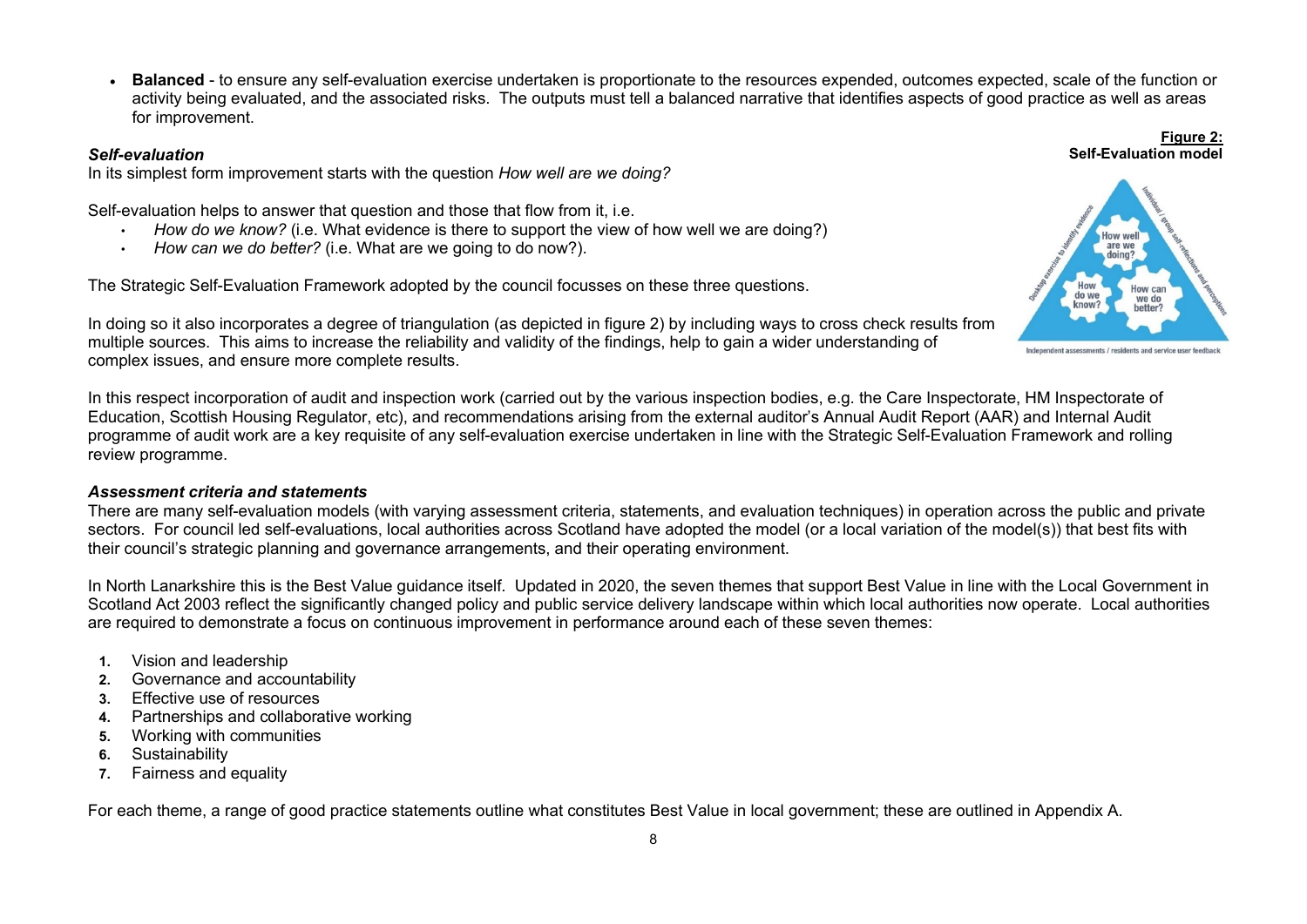#### *Assessment process*

The council's Strategic Self-Evaluation Framework is aligned to the seven Best Value themes and supporting good practice statements shown in Appendix A. These statements form the basis for self-evaluation exercises undertaken across the council in line with the Strategic Self-Evaluation Framework and rolling review programme. It should be noted however, that no self-evaluation exercise will include all statements; each exercise will comprise a small subset of statements that best reflects the function or activity being assessed and the context and operating environment of that function or activity, and that are most appropriate to delivering the desired outcomes.

Where national frameworks already exist (e.g. the *Chartered Institute of Public Finance and Accountancy* (*CIPFA*) *Financial Management Code*, Education Scotland's *How good is the learning and development in our communit*y, and the Care Inspectorate's *Self-evaluation for improvement*), these will be used to inform the selection of assessment statements for the self-evaluation exercise. This will avoid duplication and ensure the council's resources are focused on gaps and what improvement is needed locally. Similarly where relevant good practice guides and/or checklists already exist (e.g. produced by the Improvement Service or Audit Scotland), these will be taken into consideration and used or aligned accordingly. Where appropriate for certain selfevaluation exercises, external facilitation will be provided by the Improvement Service to ensure that independency of approach.

The methodology used to undergo self-evaluation exercises loosely take into account the key elements from the frameworks for European Foundation for Quality Management (EFQM) and Public Service Improvement Framework (PSIF). The key features of this approach include (but are not restricted to):

- **Implementation of a Champion** to provide leadership, commitment, motivation, and recognition to the introduction and execution of the selfevaluation exercise. To communicate the purpose and the benefits, and to challenge resistance. To ensure resultant improvement actions are valid and used to inform improvements to what the council ultimately aims to achieve. In the council the role of Champion is assumed by a member of the Corporate Management Team.
- **Management of the process** to ensure there is a Champion and clear ownership of the process and to work with the Champion to optimise the benefits and results. To produce the project plans and develop and facilitate the exercises, secure the resources, arrange appropriate training, and ensure consistency and alignment with the council's strategy.
- **An assessment team** to contribute their time, knowledge, and expertise to the self-evaluation exercise and play an active role in the improvement process. To understand and then communicate to others the purpose and benefits of self-evaluation.
- **Context mapping** to ensure a clear understanding of the operating environment of the function or activity being evaluated and ensure clarity in terms of the scope and boundaries of each exercise.
- **Evidence**  to ensure decision making in terms of areas for improvement are informed by clear and tangible evidence, which is attained through an initial desktop exercise and/or online survey or discussion session.
- **A consensus session** to ensure the assessment team have the opportunity to discuss and reach a collective agreement on the evidence presented, the scores achieved through the self-evaluation exercise, and the aspects of good practice and areas for improvement to be reported on.
- **Planning and prioritisation** to identify areas where improvement should be made and ensure clear priorities for action are established. To ensure improvement plans are developed in line with SMART principles, follow a one council approach, and are aligned to the ambitions set out in The Plan for North Lanarkshire.

This has been complemented by two key strategic oversight roles:

(1) The strategic oversight role of the Corporate Management Team in line with their remit to consider matters which are corporate or cross-service in nature, to maintain oversight and monitoring of strategic performance across the organisation, and to maintain strategic oversight and direction of the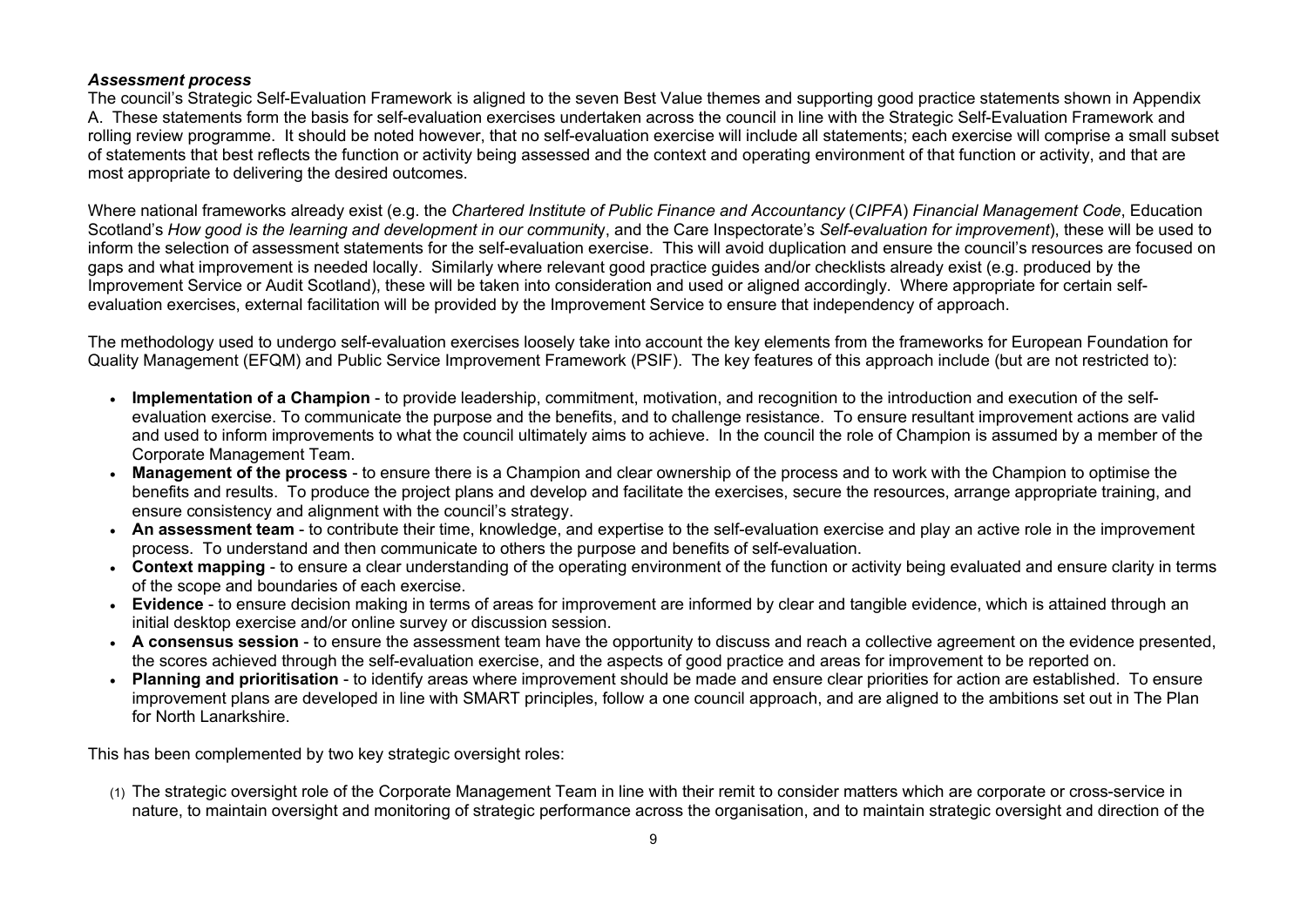council's Programme of Work and The Plan for North Lanarkshire.

(2) The challenge and scrutiny role of the Audit and Scrutiny Panel in line with their responsibility to provide an independent review of the council's governance, risk management, performance, and control frameworks.

Using these key features, the council's assessment process comprises 10 steps (as shown in figure 3 on page 11). While these 10 steps provide a consistent and standardised approach to undertaking self-evaluation in line with the Strategic Self-Evaluation Framework and rolling review programme, each step can be customised in order to best meet the needs, operating environment, and desired outcomes of the function or activity being assessed.

Appendix B outlines the programme of self-evaluation exercises to be undertaken during 2021 and 2022 along with indicative timescales. The commitment in terms of time and knowledge required from the various stakeholders in each self-evaluation exercise is also highlighted. This programme will be updated as new evaluations are identified and kept on an annual review and refresh programme to ensure the Framework, and supporting assessment process, remain fit for purpose and support enhancements to the delivery of the Programme of Work and achievement of the long-term ambition set out in The Plan for North Lanarkshire.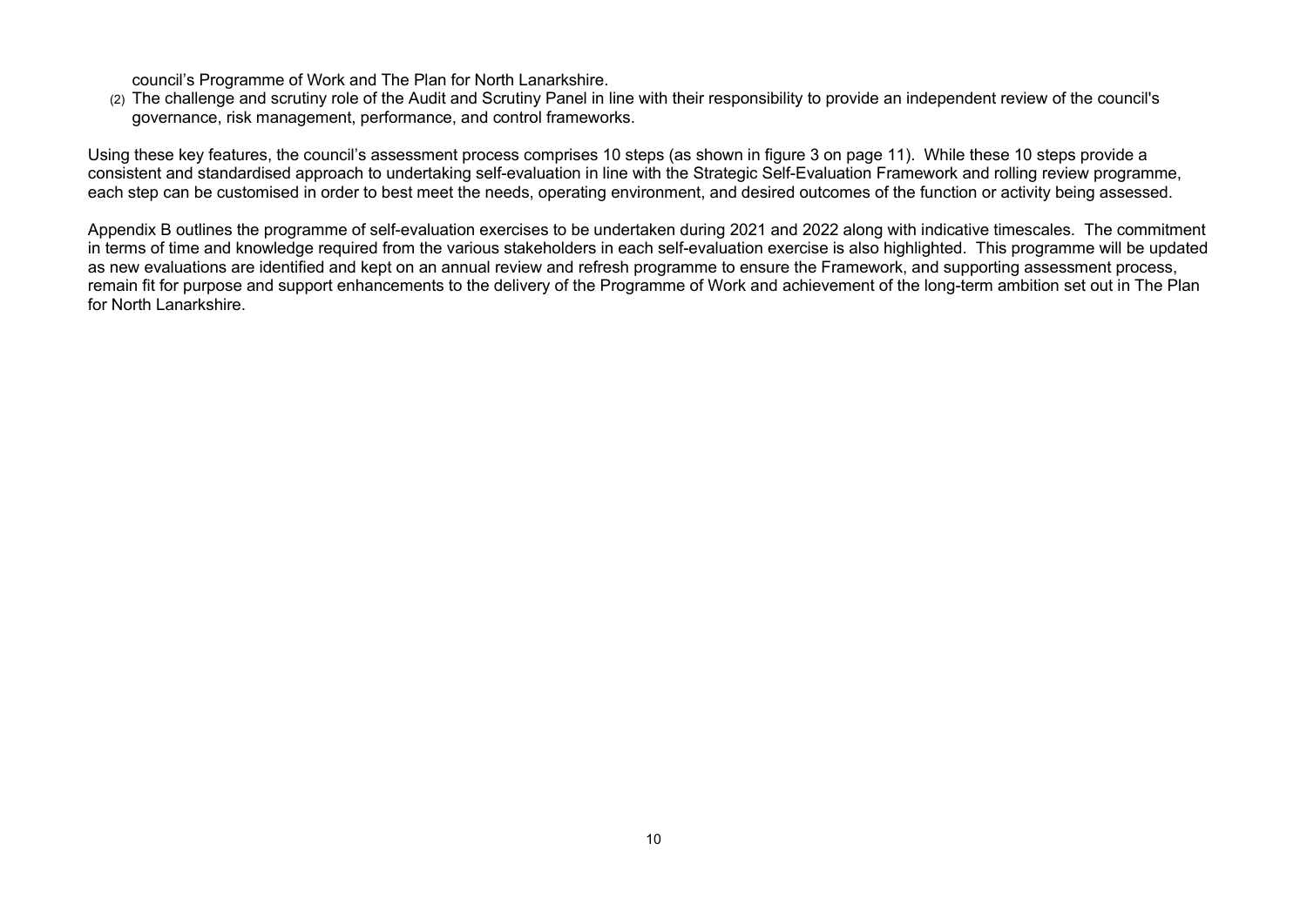#### **Figure 3: 10 steps in the assessment process**

|  | Commitment                                                        |  |             |                |                                                                                                                                                                                                                                                                                                                                        | Members of the Corporate Management Team act as Champions to ensure the evaluation is locally led. They support the importance of being self-aware and the benefits that<br>using self-evaluation techniques can bring to the organisation and the function or activity being assessed. It is important that this is gained and retained for each self-evaluation<br>exercise in the rolling review programme. The five non-negotiable standards are reiterated at this stage.                                                                                                                                                                                                 |  |  |                                                                                                                                                                                                                                                                                                                                                                                                                         |  |                                                                                                                                                                                                                                                                                                                                                                                                                                               |                                                                                                                                                                                                                                                                                                                                         |
|--|-------------------------------------------------------------------|--|-------------|----------------|----------------------------------------------------------------------------------------------------------------------------------------------------------------------------------------------------------------------------------------------------------------------------------------------------------------------------------------|--------------------------------------------------------------------------------------------------------------------------------------------------------------------------------------------------------------------------------------------------------------------------------------------------------------------------------------------------------------------------------------------------------------------------------------------------------------------------------------------------------------------------------------------------------------------------------------------------------------------------------------------------------------------------------|--|--|-------------------------------------------------------------------------------------------------------------------------------------------------------------------------------------------------------------------------------------------------------------------------------------------------------------------------------------------------------------------------------------------------------------------------|--|-----------------------------------------------------------------------------------------------------------------------------------------------------------------------------------------------------------------------------------------------------------------------------------------------------------------------------------------------------------------------------------------------------------------------------------------------|-----------------------------------------------------------------------------------------------------------------------------------------------------------------------------------------------------------------------------------------------------------------------------------------------------------------------------------------|
|  | <b>Planning and</b><br>$\overline{2}$<br>preparation              |  |             |                |                                                                                                                                                                                                                                                                                                                                        | This step involves the Lead Facilitator and the Champion establishing and agreeing the scope for the self-evaluation exercise. The statements from the Strategic Self-<br>Evaluation Framework (most relevant to the assessment) are identified, along with the methodology to be used to achieve the best outcome for each assessment. Where<br>relevant a desktop exercise is undertaken at this point to gather the initial portfolio of evidence to help inform step 6. This includes outputs from other internal or external<br>audits, inspections, or self-evaluation exercises to avoid duplication and ensure, where appropriate, the evaluation focuses on the gaps. |  |  |                                                                                                                                                                                                                                                                                                                                                                                                                         |  |                                                                                                                                                                                                                                                                                                                                                                                                                                               |                                                                                                                                                                                                                                                                                                                                         |
|  | <b>Roles and</b><br>$\overline{\mathbf{3}}$ .<br>responsibilities |  |             |                |                                                                                                                                                                                                                                                                                                                                        | The council's Strategic Self-Evaluation Framework is designed to be an honest and critical evaluation undertaken by a representative cross service sample of<br>employees, drawing on their knowledge and expertise of working in a particular area. In this step, individuals who will make up the Assessment Team are<br>identified; this includes consideration of training requirements. Consideration is also given to whether specific roles are required for the assessment, e.g.<br>evidence gatherer, report writer, or independent reviewer (the use of these specific roles is dependent on the technique chosen for the assessment exercise).                      |  |  |                                                                                                                                                                                                                                                                                                                                                                                                                         |  |                                                                                                                                                                                                                                                                                                                                                                                                                                               |                                                                                                                                                                                                                                                                                                                                         |
|  | <b>Engagement</b><br>4.                                           |  |             |                |                                                                                                                                                                                                                                                                                                                                        | assessment can complement other areas of work.                                                                                                                                                                                                                                                                                                                                                                                                                                                                                                                                                                                                                                 |  |  |                                                                                                                                                                                                                                                                                                                                                                                                                         |  | The Champion and Lead Facilitator undertaken an engagement session with the Assessment Team. This aims to clearly communicate to the<br>Assessment Team what the self-evaluation exercise aims to achieve, the roles and responsibilities and ask of everyone involved, and how this                                                                                                                                                          |                                                                                                                                                                                                                                                                                                                                         |
|  | 5.<br><b>Context</b><br>6.                                        |  |             |                | The Champion and Lead Facilitator undertake a short exercise with the Assessment Team to identify the context within which the function or<br>activity being assessed is operating. This will ensure collective awareness and understanding and help participants to be clear on what is in<br>scope for the self-evaluation exercise. |                                                                                                                                                                                                                                                                                                                                                                                                                                                                                                                                                                                                                                                                                |  |  |                                                                                                                                                                                                                                                                                                                                                                                                                         |  |                                                                                                                                                                                                                                                                                                                                                                                                                                               |                                                                                                                                                                                                                                                                                                                                         |
|  |                                                                   |  | Self-assess | Do, and Check. |                                                                                                                                                                                                                                                                                                                                        |                                                                                                                                                                                                                                                                                                                                                                                                                                                                                                                                                                                                                                                                                |  |  | The Assessment Team will review each of the identified assessment statements in turn and, based on facts and identified evidence,<br>make an informed judgement in terms of how well the assessment criteria is being met. This process embeds the quality cycle of Plan,                                                                                                                                               |  |                                                                                                                                                                                                                                                                                                                                                                                                                                               |                                                                                                                                                                                                                                                                                                                                         |
|  | <b>Consensus</b><br>8 <sub>1</sub><br>9.                          |  |             |                |                                                                                                                                                                                                                                                                                                                                        |                                                                                                                                                                                                                                                                                                                                                                                                                                                                                                                                                                                                                                                                                |  |  |                                                                                                                                                                                                                                                                                                                                                                                                                         |  |                                                                                                                                                                                                                                                                                                                                                                                                                                               | A facilitated workshop is undertaken with the Assessment Team to discuss the outputs from the self-assessment and - focusing on<br>the evidence presented to support each assessment statement - reach a consensus on scoring, strengths, and areas for<br>improvement. The five non-negotiable standards are reiterated at this stage. |
|  |                                                                   |  |             |                |                                                                                                                                                                                                                                                                                                                                        | <b>Planning and</b><br>prioritisation                                                                                                                                                                                                                                                                                                                                                                                                                                                                                                                                                                                                                                          |  |  |                                                                                                                                                                                                                                                                                                                                                                                                                         |  | Having identified the areas for improvement, the next steps are to plan how to tackle these - these need to be considered<br>within the context of what the self-evaluation exercise initially aimed to achieve - and prioritise these for action.<br>Consideration also needs to be taken of connections to other areas of work and what is the capacity for improvement. The<br>five non-negotiable standards are reiterated at this stage. |                                                                                                                                                                                                                                                                                                                                         |
|  |                                                                   |  |             | plan           | Improvement                                                                                                                                                                                                                                                                                                                            |                                                                                                                                                                                                                                                                                                                                                                                                                                                                                                                                                                                                                                                                                |  |  | Steps 6, 7, and 8 provide a list of prioritised improvement opportunities. The outcomes of the self-evaluation<br>exercise then need to be acted upon through an improvement plan aligned to the council priorities and developed<br>in line with SMART principles.                                                                                                                                                     |  |                                                                                                                                                                                                                                                                                                                                                                                                                                               |                                                                                                                                                                                                                                                                                                                                         |
|  |                                                                   |  |             |                | 10.                                                                                                                                                                                                                                                                                                                                    | <b>Report, monitor</b><br>and review                                                                                                                                                                                                                                                                                                                                                                                                                                                                                                                                                                                                                                           |  |  | The action plan is communicated to all parties. Responsibilities and accountabilities are identified for<br>delivery of the actions in the improvement plan. Progress in implementing these actions is regularly<br>reviewed and an important part of the feedback loop between steps 10 and 1 is to keep the momentum<br>going. The five non-negotiable standards remain at the forefront of this step in the process. |  |                                                                                                                                                                                                                                                                                                                                                                                                                                               |                                                                                                                                                                                                                                                                                                                                         |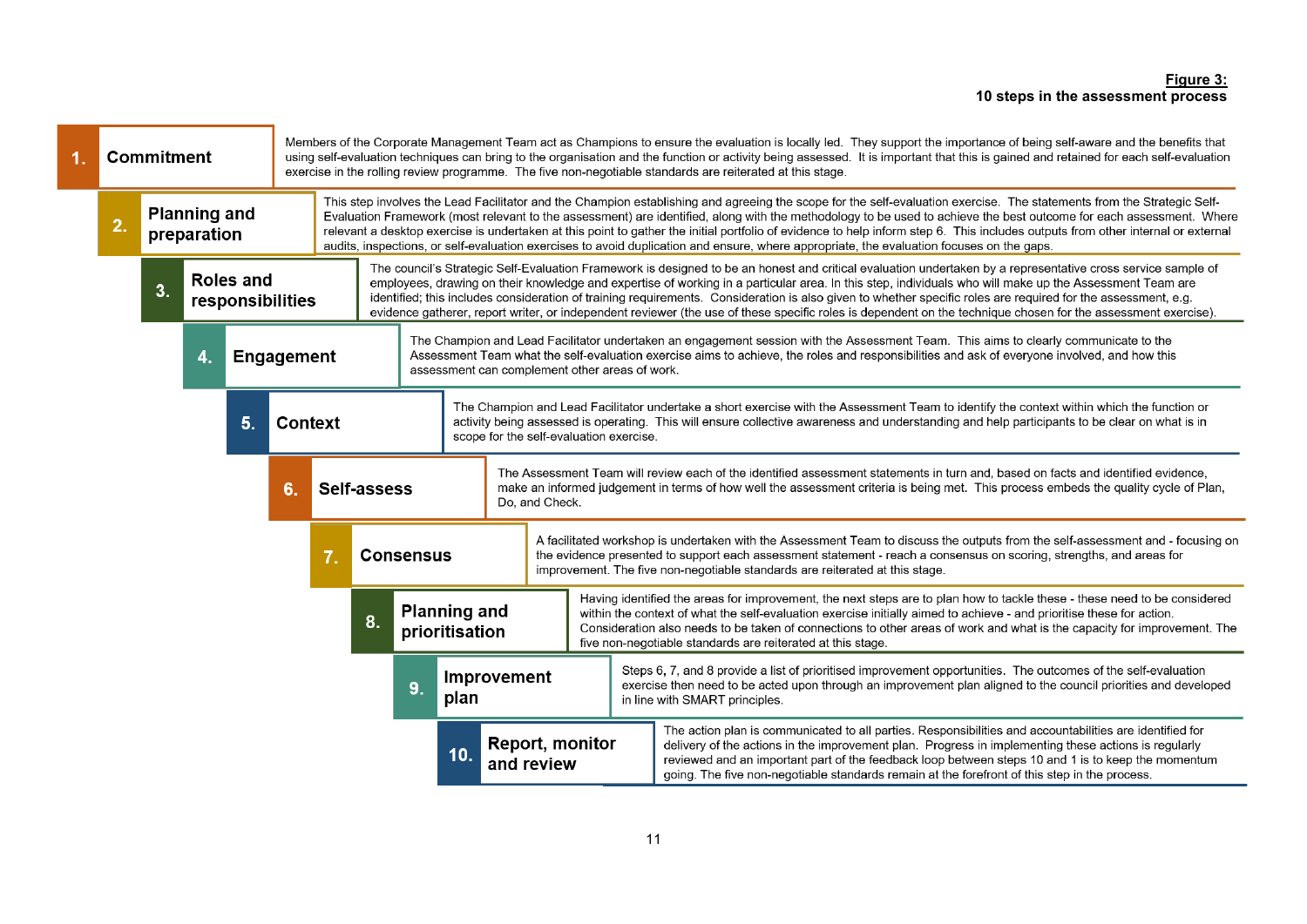# **Appendix A: Assessment criteria and statements**

The seven Best Value themes and supporting good practice evidence statements from the national *Best Value: Revised Statutory Guidance* document (Scottish Government, 2020) provide the framework that provides the basis for the council's self-evaluation exercises undertaken in line with the Strategic Self-Evaluation Framework and rolling review programme.

It should be noted however, that no self-evaluation exercise will include all statements; each exercise will comprise a small subset of statements that best reflects the function or activity being assessed and the context and operating environment of that function or activity, and that are most appropriate to delivering the desired outcomes.

| BEST VALUE THEME: 1. Vision and leadership<br>Effective political and managerial leadership is central to delivering Best Value, through setting clear priorities and working effectively in partnership<br>to achieve improved outcomes. Leaders should demonstrate behaviours and working relationships that foster a culture of cooperation, and a<br>commitment to continuous improvement and innovation.                                      |                                                                                                                                                                                                                                                                                                                                                                                                                                                                                                                                                                                                                                                                                                                                                                                                                                                                                                                                                                                                                                                                                                                                                                                                                                                                                                                                                                                                                                                                                                                                                                                                                                                                                                                                                              |  |  |  |  |  |
|----------------------------------------------------------------------------------------------------------------------------------------------------------------------------------------------------------------------------------------------------------------------------------------------------------------------------------------------------------------------------------------------------------------------------------------------------|--------------------------------------------------------------------------------------------------------------------------------------------------------------------------------------------------------------------------------------------------------------------------------------------------------------------------------------------------------------------------------------------------------------------------------------------------------------------------------------------------------------------------------------------------------------------------------------------------------------------------------------------------------------------------------------------------------------------------------------------------------------------------------------------------------------------------------------------------------------------------------------------------------------------------------------------------------------------------------------------------------------------------------------------------------------------------------------------------------------------------------------------------------------------------------------------------------------------------------------------------------------------------------------------------------------------------------------------------------------------------------------------------------------------------------------------------------------------------------------------------------------------------------------------------------------------------------------------------------------------------------------------------------------------------------------------------------------------------------------------------------------|--|--|--|--|--|
| Evidence statements - in achieving<br>Best Value, a local authority will be able<br>to demonstrate the following:                                                                                                                                                                                                                                                                                                                                  | This means that:                                                                                                                                                                                                                                                                                                                                                                                                                                                                                                                                                                                                                                                                                                                                                                                                                                                                                                                                                                                                                                                                                                                                                                                                                                                                                                                                                                                                                                                                                                                                                                                                                                                                                                                                             |  |  |  |  |  |
| 1.1 Members and senior managers have a<br>clear vision for their area that is shared<br>with citizens, key partners, and other<br>stakeholders.<br><b>1.2</b> Members set strategic priorities that<br>reflect the needs of communities and<br>individual citizens, and that are<br>aligned with the priorities of partners.<br>1.3 Effective leadership drives continuous<br>improvement and supports the<br>achievement of strategic objectives. | The local authority's vision for its area is developed in partnership with its citizens, employees, key partners and<br>a.<br>other stakeholders.<br>Members set strategic priorities that contribute to achieving the local authority's vision, reflect the needs of<br>b.<br>communities and individual citizens, and are aligned with the priorities of partners. They take decisions that<br>contribute to the achievement of those priorities, in particular when allocating resources and in setting and<br>monitoring performance targets.<br>The local authority's vision and strategic priorities are clearly communicated to its citizens, staff and other<br>c.<br>partners.<br>Strategic plans reflect a pace and depth of improvement that will lead to the realisation of the local authority's<br>d.<br>priorities and the long-term sustainability of services.<br>Service plans are clearly linked to the local authority's priorities and strategic plans. They reflect the priorities<br>е.<br>identified through community planning and show how the local authority is working with partners to provide<br>services that meet community needs.<br>f.<br>Priority outcomes are clearly defined, and performance targets are set that drive continuous improvement in<br>achieving those outcomes.<br>There are clear and effective mechanisms for scrutinising performance that enable the taking of informed<br>g.<br>decisions and the measuring of impacts and service outcomes.<br>There is a corporate approach to continuous improvement, with regular updating and monitoring of improvement<br>h.<br>plans.<br>The local authority and its partners agree on how the key elements of Best Value will contribute to achieving the |  |  |  |  |  |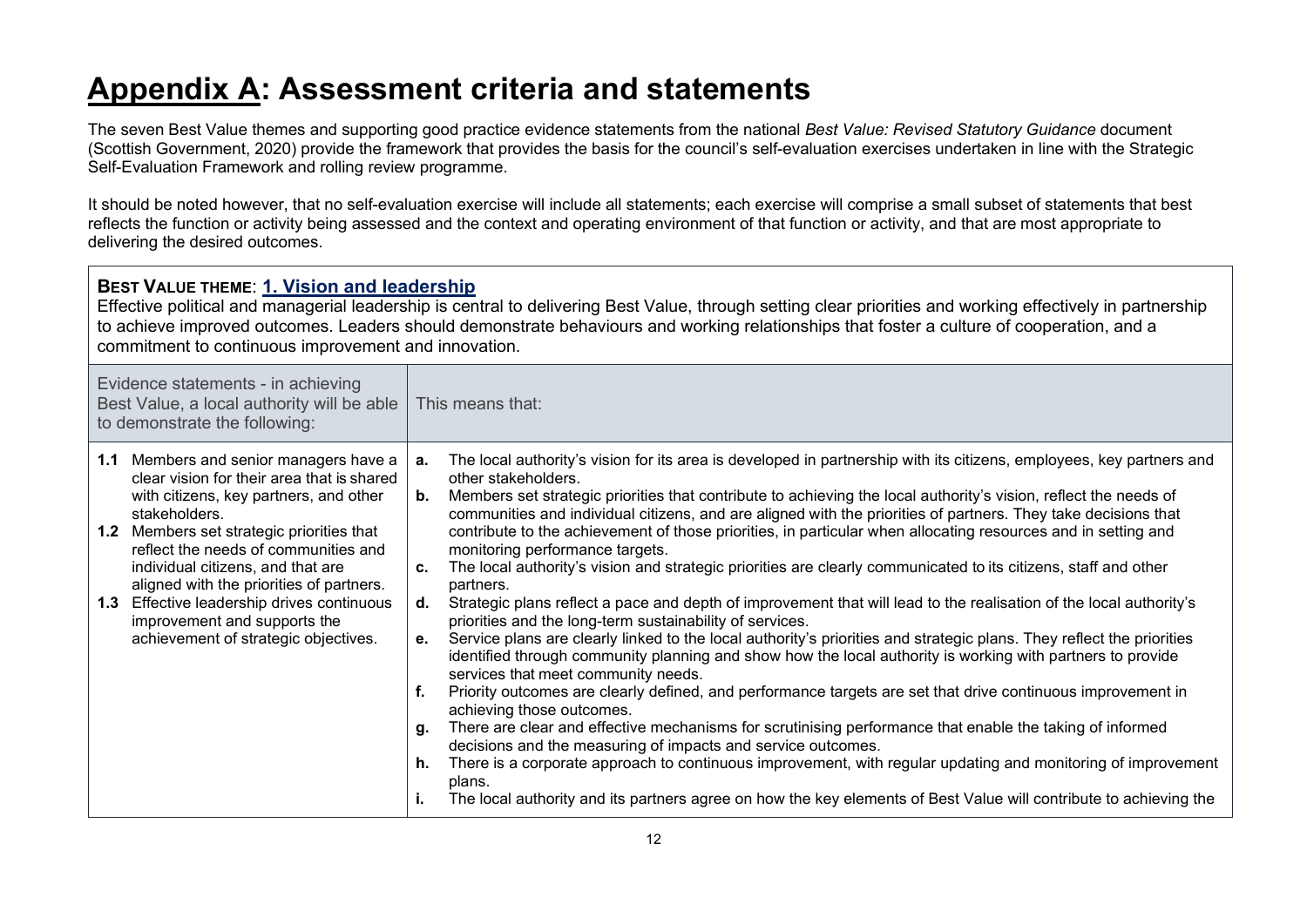|                                                                                                                                                                                                                                                                                                                                                                                                                                                                    | commonly agreed local priorities and outcomes. These key elements include the need to:<br>secure continuous improvement, in particular for those services aligned to the local authority's<br>priorities<br>provide customer- and citizen-focused public services, which meet the needs of diverse communities<br>achieve the best balance of cost and quality in delivering services (having regard to economy,<br>efficiency, effectiveness, and equalities)<br>contribute to sustainable development<br>encourage and support innovation and creativity<br>Members and senior managers communicate the approach to Best Value methodically throughout the local<br>authority in terms that are relevant to its staff and set out clear expectations of them. The local authority has a<br>positive culture in which its people understand its vision and objectives and how their efforts contribute to their<br>achievement, and they are engaged with and committed to improvement.<br>Members and senior managers are self-aware. They commit to training and personal development to update and<br>k.<br>enhance their knowledge, skills, capacity, and capabilities to deliver Best Value and perform their leadership<br>roles, and they receive sufficient support to do so.<br>Leadership is effective and there is good collaborative working. Members and senior managers have a culture of<br>ı.<br>cooperation and working constructively in partnership, informed by a clear understanding of their respective roles<br>and responsibilities and characterised by mutual respect, trust, honesty and openness and by appropriate<br>behaviours. |
|--------------------------------------------------------------------------------------------------------------------------------------------------------------------------------------------------------------------------------------------------------------------------------------------------------------------------------------------------------------------------------------------------------------------------------------------------------------------|-----------------------------------------------------------------------------------------------------------------------------------------------------------------------------------------------------------------------------------------------------------------------------------------------------------------------------------------------------------------------------------------------------------------------------------------------------------------------------------------------------------------------------------------------------------------------------------------------------------------------------------------------------------------------------------------------------------------------------------------------------------------------------------------------------------------------------------------------------------------------------------------------------------------------------------------------------------------------------------------------------------------------------------------------------------------------------------------------------------------------------------------------------------------------------------------------------------------------------------------------------------------------------------------------------------------------------------------------------------------------------------------------------------------------------------------------------------------------------------------------------------------------------------------------------------------------------------------------------------------------------------------------------------------|
| <b>BEST VALUE THEME: 2. Governance and accountability</b>                                                                                                                                                                                                                                                                                                                                                                                                          | Effective governance and accountability arrangements, with openness and transparency in decision-making, schemes of delegation and effective reporting<br>of performance, are essential for taking informed decisions, effective scrutiny of performance and stewardship of resources.                                                                                                                                                                                                                                                                                                                                                                                                                                                                                                                                                                                                                                                                                                                                                                                                                                                                                                                                                                                                                                                                                                                                                                                                                                                                                                                                                                          |
| Evidence statements - in achieving<br>Best Value, a local authority will be able<br>to demonstrate the following:                                                                                                                                                                                                                                                                                                                                                  | This means that:                                                                                                                                                                                                                                                                                                                                                                                                                                                                                                                                                                                                                                                                                                                                                                                                                                                                                                                                                                                                                                                                                                                                                                                                                                                                                                                                                                                                                                                                                                                                                                                                                                                |
| 2.1 A clear understanding and the<br>application of the principles of good<br>governance and transparency of<br>decision-making at strategic,<br>partnership and operational levels.<br>2.2 The existence of robust arrangements<br>for scrutiny and performance reporting.<br>2.3 The existence of strategic service<br>delivery and financial plans that align<br>the allocation of resources with<br>desired outcomes for the short,<br>medium, and long terms. | Members and senior managers ensure accountability and transparency through effective internal and external<br>а.<br>performance reporting, using robust data to demonstrate continuous improvement in the local authority's priority<br>outcome measures.<br>Management information and indicators that allow performance to be assessed are widely and consistently used<br>b.<br>by the local authority. Senior management regularly receives information that is used to inform members about<br>performance.<br>Performance is reported to the public, to ensure that citizens are well informed about the quality of services<br>c.<br>being delivered and what they can expect in future.<br>Learning from previous performance, and from the performance of other local authorities, informs the review and<br>d.<br>development of strategies and plans to address areas of underperformance.<br>Key organisational processes are linked to, or integrated with, the planning cycle; these include strategic<br>е.<br>analyses, stakeholder consultations, fundamental reviews, performance management, staff appraisal and                                                                                                                                                                                                                                                                                                                                                                                                                                                                                                                             |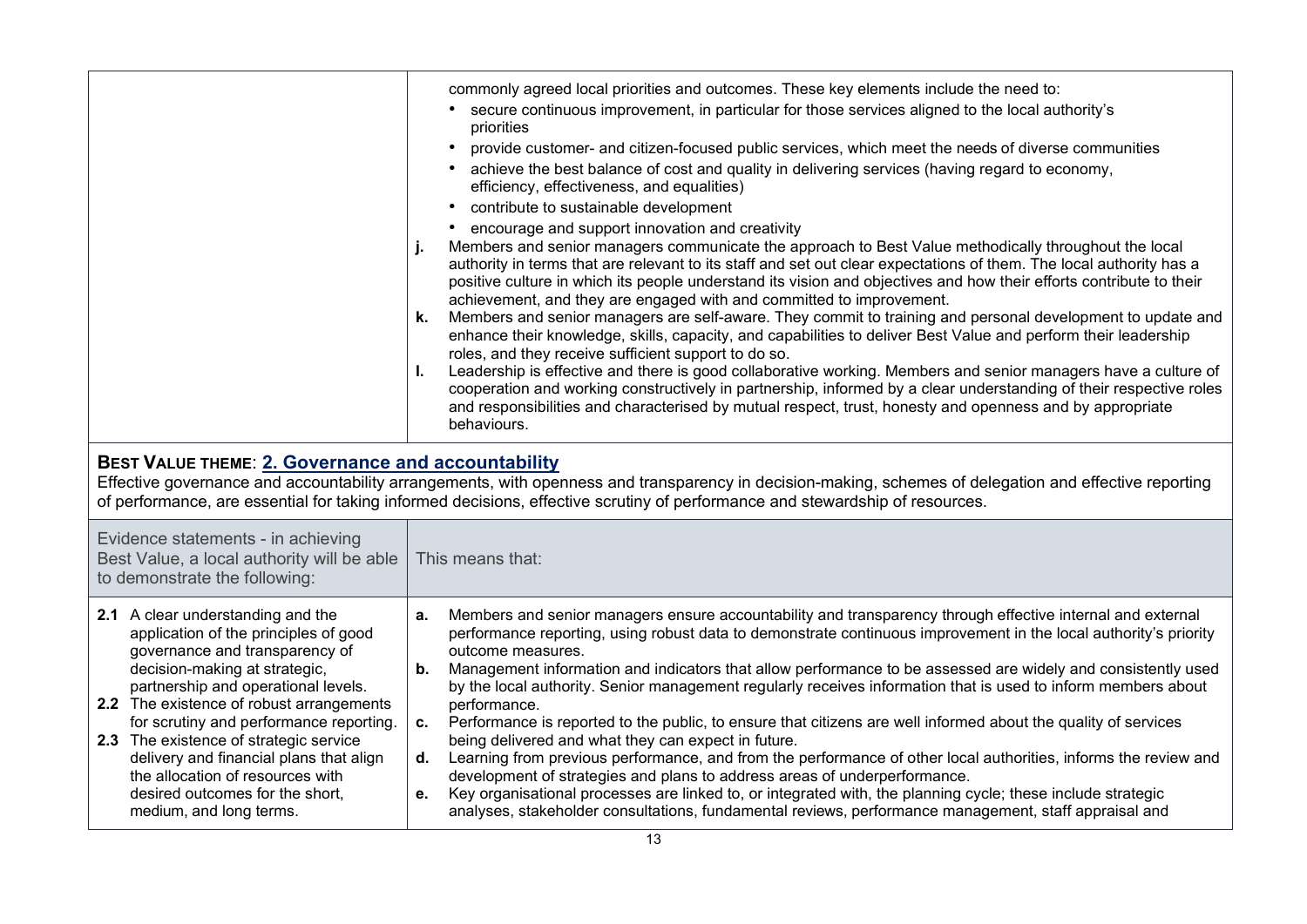| BEST VALUE THEME: 3. Effective use of resources<br>communities, and deliver continuous improvement.                                                                                                          | development schemes, and public performance reporting.<br>f.<br>The local authority has a responsible attitude to managing risk, and business continuity plans (including civil<br>contingencies and emergency plans) are in place to allow an effective and appropriate response to planned and<br>unplanned events and circumstances.<br>Key discussions and decision-making take place in public meetings, and reasonable measures are taken to<br>g.<br>make meeting agendas, reports and minutes accessible to the public, except when there are clear reasons why<br>this would be inappropriate.<br>The local authority's political structures support members in making informed decisions.<br>h.<br>The scrutiny structures in the local authority support members in reviewing and challenging its performance.<br>j.<br>Members and senior managers promote the highest standards of integrity and responsibility, establishing shared<br>j.<br>values, mutual trust and sound ethics across all activities. Effective procedures are in place to ensure that<br>members and staff comply with relevant codes of conduct and policies. This includes ensuring that appropriate<br>policies on fraud prevention, investigation and whistleblowing are established and implemented.<br>Members and senior managers understand and effectively communicate their respective and collective roles and<br>k.<br>responsibilities to members and staff. They understand that effective delegation enables and supports the local<br>authority's ability to achieve Best Value.<br>An information governance framework is in place that ensures proper recording of information, appropriate<br>L.<br>access to that information including by the public, and legislative compliance.<br>m. Technological innovation and digital transformation are promoted and used to ensure accessibility of<br>performance information and public accountability.<br>Members and employees across the local authority understand and implement their responsibilities in relation to<br>n.<br>its Standing Orders and Financial Regulations.<br>There are clear governance and lines of accountability when delivering services via a third party, and there is<br>0.<br>evidence of the application of the principles within the Following the Public Pound guidance (https://www.audit-<br>scotland.gov.uk/uploads/docs/um/pg_code_quidance.pdf) when funding is provided to external bodies.<br>Making the best use of public resources is at the heart of delivering Best Value. With clear plans and strategies in place, and with sound governance and<br>strong leadership, a local authority will be well placed to ensure that all of its resources are deployed to achieve its strategic priorities, meet the needs of its |
|--------------------------------------------------------------------------------------------------------------------------------------------------------------------------------------------------------------|-------------------------------------------------------------------------------------------------------------------------------------------------------------------------------------------------------------------------------------------------------------------------------------------------------------------------------------------------------------------------------------------------------------------------------------------------------------------------------------------------------------------------------------------------------------------------------------------------------------------------------------------------------------------------------------------------------------------------------------------------------------------------------------------------------------------------------------------------------------------------------------------------------------------------------------------------------------------------------------------------------------------------------------------------------------------------------------------------------------------------------------------------------------------------------------------------------------------------------------------------------------------------------------------------------------------------------------------------------------------------------------------------------------------------------------------------------------------------------------------------------------------------------------------------------------------------------------------------------------------------------------------------------------------------------------------------------------------------------------------------------------------------------------------------------------------------------------------------------------------------------------------------------------------------------------------------------------------------------------------------------------------------------------------------------------------------------------------------------------------------------------------------------------------------------------------------------------------------------------------------------------------------------------------------------------------------------------------------------------------------------------------------------------------------------------------------------------------------------------------------------------------------------------------------------------------------------------------------------------------------------------------------------------------------------------------------------------------------------------------------------------------------------------------------------------------------------|
| Evidence statements - in achieving<br>Best Value, a local authority will be able<br>to demonstrate the following:                                                                                            | This means that:                                                                                                                                                                                                                                                                                                                                                                                                                                                                                                                                                                                                                                                                                                                                                                                                                                                                                                                                                                                                                                                                                                                                                                                                                                                                                                                                                                                                                                                                                                                                                                                                                                                                                                                                                                                                                                                                                                                                                                                                                                                                                                                                                                                                                                                                                                                                                                                                                                                                                                                                                                                                                                                                                                                                                                                                              |
| 3.1 It makes best use of its financial and<br>other resources in all of its activities.<br>3.2 Decisions on allocating resources are<br>based on an integrated and strategic<br>approach, are risk-aware and | <b>Staff</b><br>A workforce strategy is in place that sets out expectations on how the local authority's staff will deliver its vision,<br>а.<br>priorities and values.<br><b>b.</b> The strategy is translated into workforce plans, covering employee numbers, skills, knowledge, competencies<br>and organisational structures, that demonstrate how staff will be deployed to deliver the services planned for the                                                                                                                                                                                                                                                                                                                                                                                                                                                                                                                                                                                                                                                                                                                                                                                                                                                                                                                                                                                                                                                                                                                                                                                                                                                                                                                                                                                                                                                                                                                                                                                                                                                                                                                                                                                                                                                                                                                                                                                                                                                                                                                                                                                                                                                                                                                                                                                                        |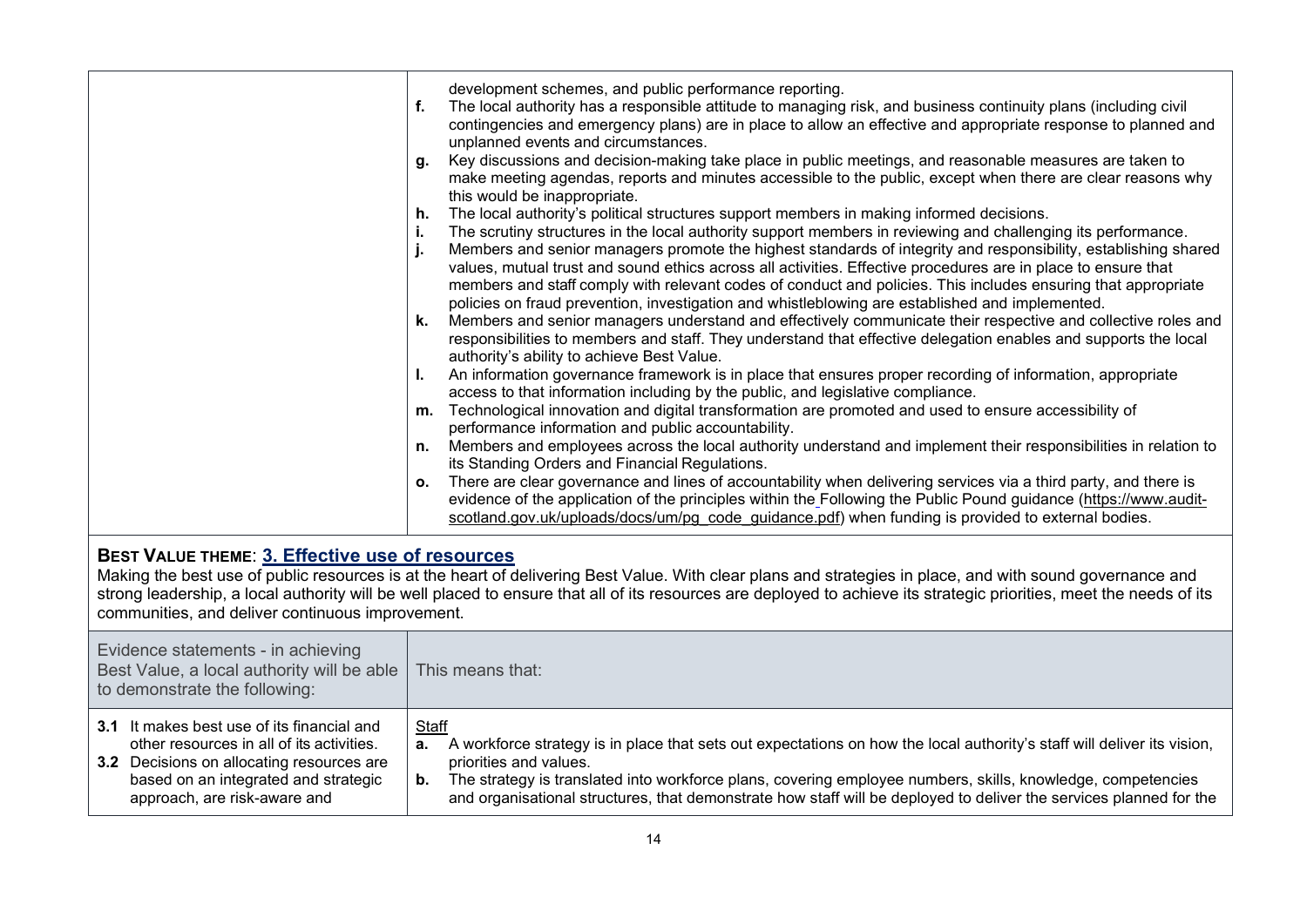evidence-based, and contribute to the achievement of its strategic priorities.

- **3.3** It has robust procedures and controls in place to ensure that resources are used appropriately and effectively and are not misused.
- **3.4** It works with its partners to maximise the use of their respective resources to achieve shared priorities and outcomes.

future. Plans are regularly reviewed at appropriate intervals according to a clear review cycle.

- **c.** All employees are managed effectively and efficiently and know what is expected of them. Employee performance is regularly assessed through performance appraisal, with individuals and teams being supported to improve, where appropriate.
- **d.** Members and senior managers understand and demonstrate that effective delegation is an important contribution to the local authority's ability to achieve Best Value.
- **e.** The contribution of staff to ensuring continuous improvement is supported, managed, reviewed and acknowledged.
- **f.** The local authority demonstrates a commitment to fairness, equity and safety in the workplace; it adopts relevant statutory guidance through progressive workplace policies and a commitment to best practice in workplace relationships.
- **g.** Leaders ensure that there is the organisational capacity to deliver services through effective use of all employees and other resources. They communicate well with all staff and stakeholders and ensure that the organisation promotes a citizen- and improvement-focused culture that delivers meaningful actions and outcomes.

Asset management

- **a.** There is a corporate approach to asset management that is reflected in asset management strategies and plans, which are subject to regular review.
- **b.** There is a systematic and evidence-based approach to identifying and managing risks in relation to land, buildings, plant, equipment, vehicles, materials and digital infrastructure.
- **c.** The local authority actively manages its asset base to contribute to its objectives and priorities.
- **d.** Fixed assets are managed efficiently and effectively, taking account of availability, accessibility, safety, utilisation, cost, condition and depreciation.

#### Information

- **a.** Information is regarded as a strategic resource and is managed accordingly.
- **b.** There is a clear digital strategy in place, which includes resilience plans for information systems.
- **c.** Information is shared appropriately, and the local authority seeks to develop data compatibility with its partners. Financial management and planning
- **a.** There is clear alignment between the local authority's budgets and its strategic priorities.
- **b.** Regular monitoring and reporting of financial outturns compared with budgets is carried out, and corrective action taken where necessary to ensure the alignment of budgets and outturns.
- **c.** Financial plans show how the local authority will fund its services in the future. Long-term financial plans that include scenario planning for a range of funding levels are prepared and linked to strategic priorities.
- **d.** An appropriate range of options is considered when taking decisions, and robust processes of option appraisal and self-assessment are applied.
- **e.** The local authority has clear plans for how it will change services and realise efficiencies to close future budget gaps.
- **f.** Members and senior managers have a clear understanding of likely future pressures on services and of how investment in preventative approaches can help alleviate those pressures, and they use that understanding to inform decisions.
- **g.** Financial performance is systematically measured across all areas of activity, and regularly scrutinised by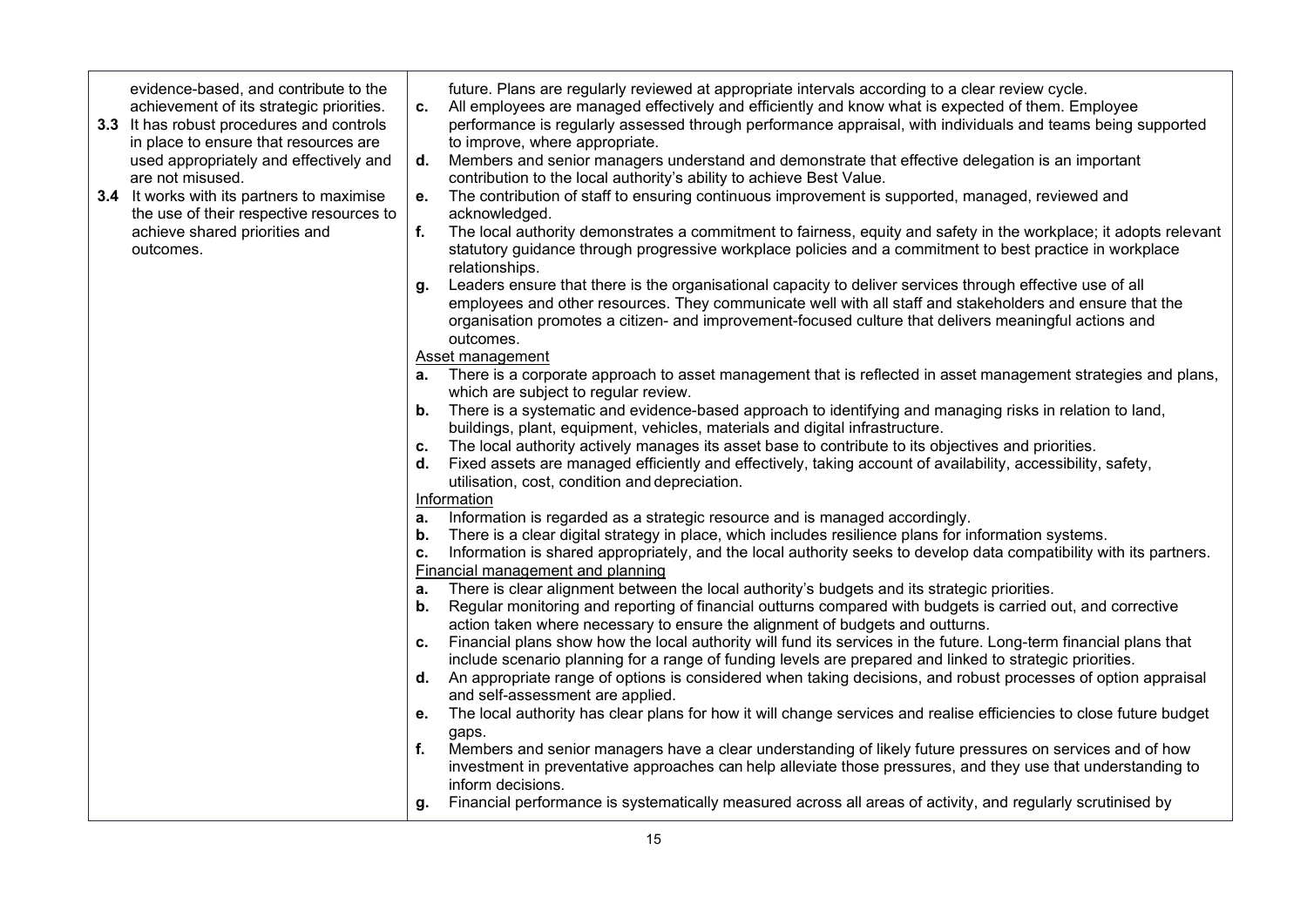| managers and members.<br>There is a robust system of financial controls in place that provides clear accountability, stakeholder assurance,<br>h.<br>and compliance with statutory requirements and recognised accounting standards.<br>The local authority complies with legal and best practice requirements in the procurement and strategic<br>i.<br>commissioning of goods, services and works, including the Scottish Model of Procurement<br>(https://www.gov.scot/policies/public-sector-procurement/). There is clear accountability within procurement and<br>commissioning arrangements.<br>There are clear and effective governance and accountability arrangements in place covering partnerships<br>between the local authority and its arm's-length external organisations (ALEOs), including for performance<br>monitoring and the early identification of any significant financial and service risks; there is evidence of the<br>application of the principles of 'Following the Public Pound.' |  |
|--------------------------------------------------------------------------------------------------------------------------------------------------------------------------------------------------------------------------------------------------------------------------------------------------------------------------------------------------------------------------------------------------------------------------------------------------------------------------------------------------------------------------------------------------------------------------------------------------------------------------------------------------------------------------------------------------------------------------------------------------------------------------------------------------------------------------------------------------------------------------------------------------------------------------------------------------------------------------------------------------------------------|--|
|                                                                                                                                                                                                                                                                                                                                                                                                                                                                                                                                                                                                                                                                                                                                                                                                                                                                                                                                                                                                                    |  |
|                                                                                                                                                                                                                                                                                                                                                                                                                                                                                                                                                                                                                                                                                                                                                                                                                                                                                                                                                                                                                    |  |
| k. The local authority has a reserves policy that supports its future financial sustainability, and its reserves are held<br>in accordance with that policy.                                                                                                                                                                                                                                                                                                                                                                                                                                                                                                                                                                                                                                                                                                                                                                                                                                                       |  |
| Performance management                                                                                                                                                                                                                                                                                                                                                                                                                                                                                                                                                                                                                                                                                                                                                                                                                                                                                                                                                                                             |  |
| Effective performance management arrangements are in place to promote the effective use of the local<br>а.<br>authority's resources. Performance is systematically measured across all areas of activity, and performance<br>reports are regularly scrutinised by managers and elected members. The performance management system is<br>effective in addressing areas of underperformance, identifying the scope for improvement and agreeing remedial<br>action.                                                                                                                                                                                                                                                                                                                                                                                                                                                                                                                                                  |  |
| There is a corporate approach to identifying, monitoring and reporting on improvement actions that will lead to<br>b.<br>continuous improvement in priority areas. Improvement actions are clearly articulated and include identifying<br>responsible officers and target timelines.                                                                                                                                                                                                                                                                                                                                                                                                                                                                                                                                                                                                                                                                                                                               |  |
| The local authority uses self-evaluation to identify areas for improvement. This includes the use of comparative<br>C.<br>analyses to benchmark, monitor and improve performance.                                                                                                                                                                                                                                                                                                                                                                                                                                                                                                                                                                                                                                                                                                                                                                                                                                  |  |
| The local authority takes an innovative approach when considering how services will be delivered in the future. It<br>d.<br>looks at the activities of other organisations, beyond its area, to consider new ways of doing things. A full range<br>of options is considered, and self-assessment activity and options appraisal can be demonstrated to be rigorous<br>and transparent.                                                                                                                                                                                                                                                                                                                                                                                                                                                                                                                                                                                                                             |  |
| Evaluation tools are in place to link inputs, activities and outputs to the outcomes that they are designed to<br>е.<br>achieve. There is evidence to demonstrate that improvement actions lead to continuous improvement and better<br>outcomes in priority service areas.                                                                                                                                                                                                                                                                                                                                                                                                                                                                                                                                                                                                                                                                                                                                        |  |
| f.<br>The local authority seeks and takes account of feedback from citizens and service users on performance when<br>developing improvement plans.                                                                                                                                                                                                                                                                                                                                                                                                                                                                                                                                                                                                                                                                                                                                                                                                                                                                 |  |
| Improvement plans reflect a pace and depth of improvement that will lead to the realisation of the local<br>g.<br>authority's priorities and the long-term sustainability of services.                                                                                                                                                                                                                                                                                                                                                                                                                                                                                                                                                                                                                                                                                                                                                                                                                             |  |
| Performance information reporting to stakeholders is regular and gives a balanced view of the local authority's<br>h.<br>performance, linked to its priority service areas. The information provided is relevant to its audience, and clearly<br>demonstrates whether or not strategic and operational objectives and targets are being met.<br>The local authority demonstrates a trend of improvement over time in delivering its strategic priorities.<br>i.                                                                                                                                                                                                                                                                                                                                                                                                                                                                                                                                                    |  |
|                                                                                                                                                                                                                                                                                                                                                                                                                                                                                                                                                                                                                                                                                                                                                                                                                                                                                                                                                                                                                    |  |

**BEST VALUE THEME**: **4. Partnerships and collaborative working**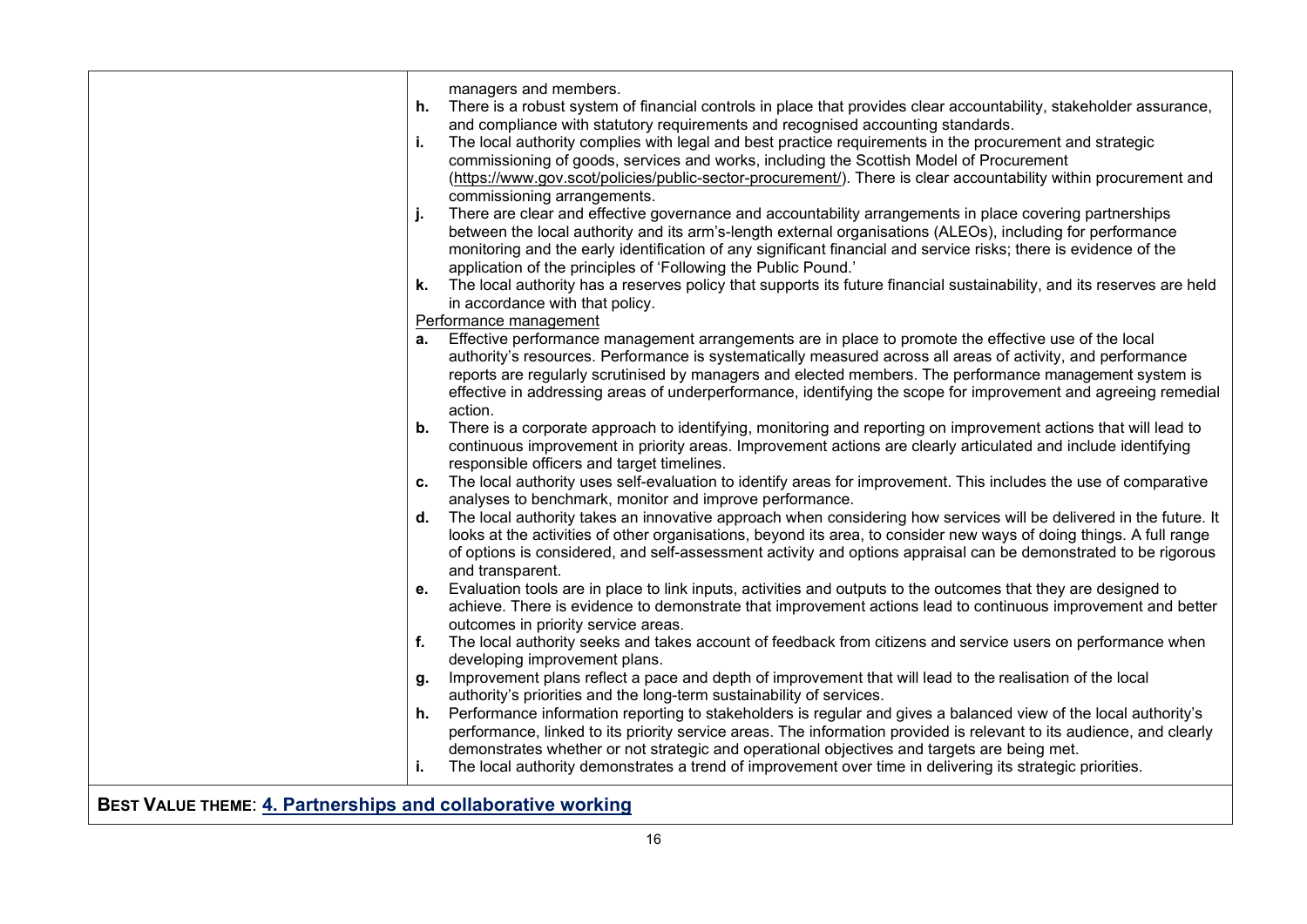| The public service landscape in Scotland requires local authorities to work in partnership with a wide range of national, regional and local agencies and<br>interests across the public, third and private sectors.<br>A local authority should be able to demonstrate how it, in partnership with all relevant stakeholders, provides effective leadership to meet local needs and<br>deliver desired outcomes. It should demonstrate commitment to and understanding of the benefits gained by effective collaborative working and how this<br>facilitates the achievement of strategic objectives.<br>Within joint working arrangements, Best Value cannot be measured solely on the performance of a single organisation in isolation from its partners. A local<br>authority will be able to demonstrate how its partnership arrangements lead to the achievement of Best Value. |                                                                                                                                                                                                                                                                                                                                                                                                                                                                                                                                                                                                                                                                                                                                                                                                                                                                                                                                                                                                                                                                                                                                                                                                                                                                                                                                                                                                                                                                                                                                                                                                                                                                                                                                                                                                                                                                                   |  |  |  |  |
|----------------------------------------------------------------------------------------------------------------------------------------------------------------------------------------------------------------------------------------------------------------------------------------------------------------------------------------------------------------------------------------------------------------------------------------------------------------------------------------------------------------------------------------------------------------------------------------------------------------------------------------------------------------------------------------------------------------------------------------------------------------------------------------------------------------------------------------------------------------------------------------|-----------------------------------------------------------------------------------------------------------------------------------------------------------------------------------------------------------------------------------------------------------------------------------------------------------------------------------------------------------------------------------------------------------------------------------------------------------------------------------------------------------------------------------------------------------------------------------------------------------------------------------------------------------------------------------------------------------------------------------------------------------------------------------------------------------------------------------------------------------------------------------------------------------------------------------------------------------------------------------------------------------------------------------------------------------------------------------------------------------------------------------------------------------------------------------------------------------------------------------------------------------------------------------------------------------------------------------------------------------------------------------------------------------------------------------------------------------------------------------------------------------------------------------------------------------------------------------------------------------------------------------------------------------------------------------------------------------------------------------------------------------------------------------------------------------------------------------------------------------------------------------|--|--|--|--|
| Evidence statements - in achieving<br>Best Value, a local authority will be able<br>to demonstrate the following:                                                                                                                                                                                                                                                                                                                                                                                                                                                                                                                                                                                                                                                                                                                                                                      | This means that:                                                                                                                                                                                                                                                                                                                                                                                                                                                                                                                                                                                                                                                                                                                                                                                                                                                                                                                                                                                                                                                                                                                                                                                                                                                                                                                                                                                                                                                                                                                                                                                                                                                                                                                                                                                                                                                                  |  |  |  |  |
| 4.1 Members and senior managers have<br>established and developed a culture<br>that encourages collaborative working<br>and service provision that will<br>contribute to better and customer-<br>focused outcomes.<br>4.2 Effective governance arrangements for<br><b>Community Planning Partnerships and</b><br>other partnerships and collaborative<br>arrangements are in place, including<br>structures with clear lines of<br>responsibility and accountability, clear<br>roles and responsibilities, and<br>agreement around targets and<br>milestones.                                                                                                                                                                                                                                                                                                                          | Members and senior managers actively encourage opportunities for formal and informal joint/integrated working,<br>a.<br>joint use of resources and joint funding arrangements, where these will offer scope for service improvement and<br>better outcomes.<br>The local authority is committed to working with partner organisations to ensure a coordinated approach to meeting<br>b.<br>the needs of its stakeholders and communities. This includes:<br>scenario planning with partners to identify opportunities to achieve Best Value<br>collaborative leadership to identify Best Value partnership solutions to achieve better outcomes for<br>$\bullet$<br>local people<br>proactively identifying opportunities to invest in and commit to shared services<br>integrated management of resources where appropriate<br>effective monitoring of collective performance, including self-assessment and reviews of the<br>partnership strategy, to ensure the achievement of objectives<br>• developing a joint understanding of all place-based capital and revenue expenditure<br>Members and senior managers identify and address any impediments that inhibit collaborative working. The<br>c.<br>local authority and its partners develop a shared approach to evaluating the effectiveness of collaborative and<br>integrated working.<br>In undertaking its community planning duties the local authority works constructively with partners to agree a<br>d.<br>joint vision for the Community Planning Partnership and integrates shared priorities and objectives into its<br>planning, performance management and public reporting mechanisms. Service plans clearly reflect the priorities<br>identified through community planning and show how the local authority is working with partners to provide<br>services that meet stakeholder and community needs. |  |  |  |  |
| <b>BEST VALUE THEME: 5. Working with communities</b><br>Local authorities, both individually and with their community planning partners, have a responsibility to ensure that people and communities are able to be<br>fully involved in the decisions that affect their everyday lives. Community bodies - as defined in the Community Empowerment Act 2015 (section 4(9)) - must<br>be at the heart of decision- making processes that agree strategic priorities and direction.                                                                                                                                                                                                                                                                                                                                                                                                     |                                                                                                                                                                                                                                                                                                                                                                                                                                                                                                                                                                                                                                                                                                                                                                                                                                                                                                                                                                                                                                                                                                                                                                                                                                                                                                                                                                                                                                                                                                                                                                                                                                                                                                                                                                                                                                                                                   |  |  |  |  |
| Evidence statements - in achieving                                                                                                                                                                                                                                                                                                                                                                                                                                                                                                                                                                                                                                                                                                                                                                                                                                                     | This means that:                                                                                                                                                                                                                                                                                                                                                                                                                                                                                                                                                                                                                                                                                                                                                                                                                                                                                                                                                                                                                                                                                                                                                                                                                                                                                                                                                                                                                                                                                                                                                                                                                                                                                                                                                                                                                                                                  |  |  |  |  |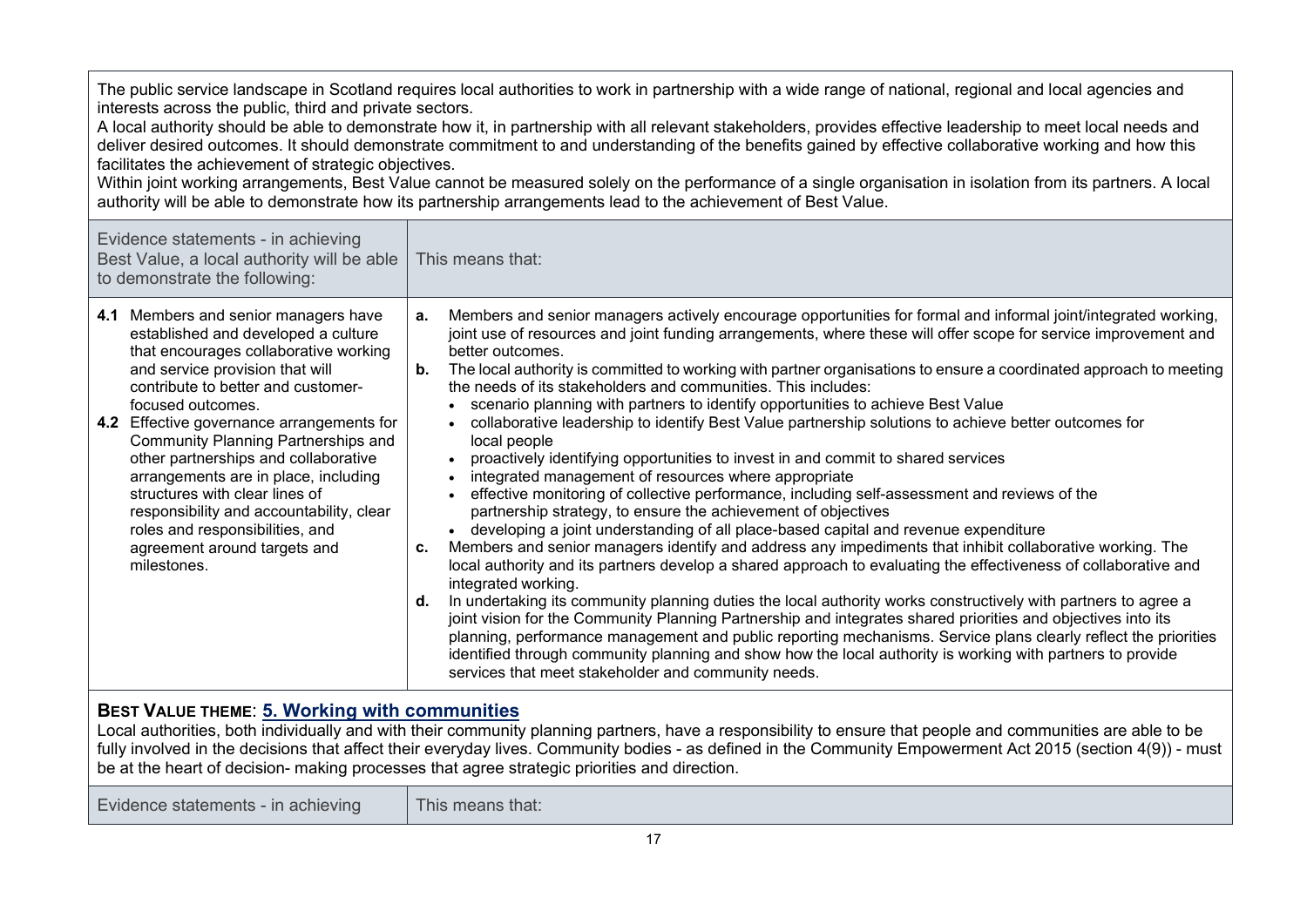| Best Value, a local authority will be able<br>to demonstrate the following:                                                                                                                                                                                                                                                                                                                                                                                                                                               |                                                                                                                                                                                                                                                                                                                                                                                                                                                                                                                                                                                                                                                                                                                                                                                                                                                                                                                                                                                                                                                                                                                                                                                                                                                                                                                                                                                                                                                                                                                                                                                                                                                                                                                                                                                                                                                                                                                                                                                                                                                            |
|---------------------------------------------------------------------------------------------------------------------------------------------------------------------------------------------------------------------------------------------------------------------------------------------------------------------------------------------------------------------------------------------------------------------------------------------------------------------------------------------------------------------------|------------------------------------------------------------------------------------------------------------------------------------------------------------------------------------------------------------------------------------------------------------------------------------------------------------------------------------------------------------------------------------------------------------------------------------------------------------------------------------------------------------------------------------------------------------------------------------------------------------------------------------------------------------------------------------------------------------------------------------------------------------------------------------------------------------------------------------------------------------------------------------------------------------------------------------------------------------------------------------------------------------------------------------------------------------------------------------------------------------------------------------------------------------------------------------------------------------------------------------------------------------------------------------------------------------------------------------------------------------------------------------------------------------------------------------------------------------------------------------------------------------------------------------------------------------------------------------------------------------------------------------------------------------------------------------------------------------------------------------------------------------------------------------------------------------------------------------------------------------------------------------------------------------------------------------------------------------------------------------------------------------------------------------------------------------|
| 5.1 Early and meaningful engagement and<br>effective collaboration with<br>communities to identify and<br>understand local needs, and in<br>decisions that affect the planning and<br>delivery of services.<br><b>5.2</b> A commitment to reducing inequalities<br>and empowering communities to effect<br>change and deliver better local<br>outcomes.<br>That engagement with communities<br>5.3<br>has influenced strategic planning<br>processes, the setting of priorities and<br>the development of locality plans. | Members and senior managers ensure that meaningful consultation and engagement in relation to<br>а.<br>strategic planning take place at an early stage and that the process of consultation and engagement is<br>open, fair, and inclusive.<br>Members and senior managers are proactive in identifying the needs of communities, citizens,<br>b.<br>customers, staff, and other stakeholders; plans, priorities and actions are demonstrably informed by an<br>understanding of those needs.<br>Communities are involved in making decisions about local services and are empowered to identify<br>C.<br>and help deliver the services that they need. Suitable techniques are in place to gather the views of<br>citizens, and to assess and measure change in communities as a result of service interventions.<br>Active steps are taken to encourage the participation of hard-to-reach communities.<br>d.<br>The local authority and its Community Planning Partnership work effectively with communities to improve<br>е.<br>outcomes and address inequalities.<br>A locality-based approach to community planning has a positive impact on service delivery within<br>f.<br>communities and demonstrates the capacity for change and for reducing inequality in local communities<br>by focusing on early intervention and prevention.<br>Members and senior managers work effectively with partners and stakeholders to identify a clear set of<br>q.<br>priorities that respond to the needs of communities in both the short and the longer term. The local<br>authority and its partners are organised to deliver on those priorities, and clearly demonstrate that their<br>approach ensures that the needs of their communities are being met.<br>The local authority engages effectively with customers and communities by offering a range of<br>h.<br>communication channels, including innovative digital solutions and social media.<br>The local authority plays an active role in civic life and supports community leadership.<br>ъ. |
|                                                                                                                                                                                                                                                                                                                                                                                                                                                                                                                           |                                                                                                                                                                                                                                                                                                                                                                                                                                                                                                                                                                                                                                                                                                                                                                                                                                                                                                                                                                                                                                                                                                                                                                                                                                                                                                                                                                                                                                                                                                                                                                                                                                                                                                                                                                                                                                                                                                                                                                                                                                                            |

# **BEST VALUE THEME**: **6. Sustainability**

Sustainable development is one of the two cross-cutting themes that a Best Value local authority should fully embrace across all of its activities. Sustainable development is commonly defined as securing a balance of social, economic, and environmental wellbeing in the impact of activities and decisions and seeking to meet the needs of the present without compromising the ability of future generations to meet their own needs. The United Nations Sustainable Development [Goals \(https://www.un.org/sustainabledevelopment/sustainable-development-goals/\)](https://www.un.org/sustainabledevelopment/sustainable-development-goals/) provide a fuller definition and set out an internationally agreed performance framework for their achievement.

Sustainable development is a fundamental part of Best Value. It should be reflected in a local authority's vision and strategic priorities, highlighted in all plans at corporate and service level, and a quiding principle for all of its activities. Every aspect of activity in a local authority, from planning to delivery and review, should contribute to achieving sustainable development.

Evidence statements - in achieving Best Value, a local authority will be able to demonstrate the following: This means that: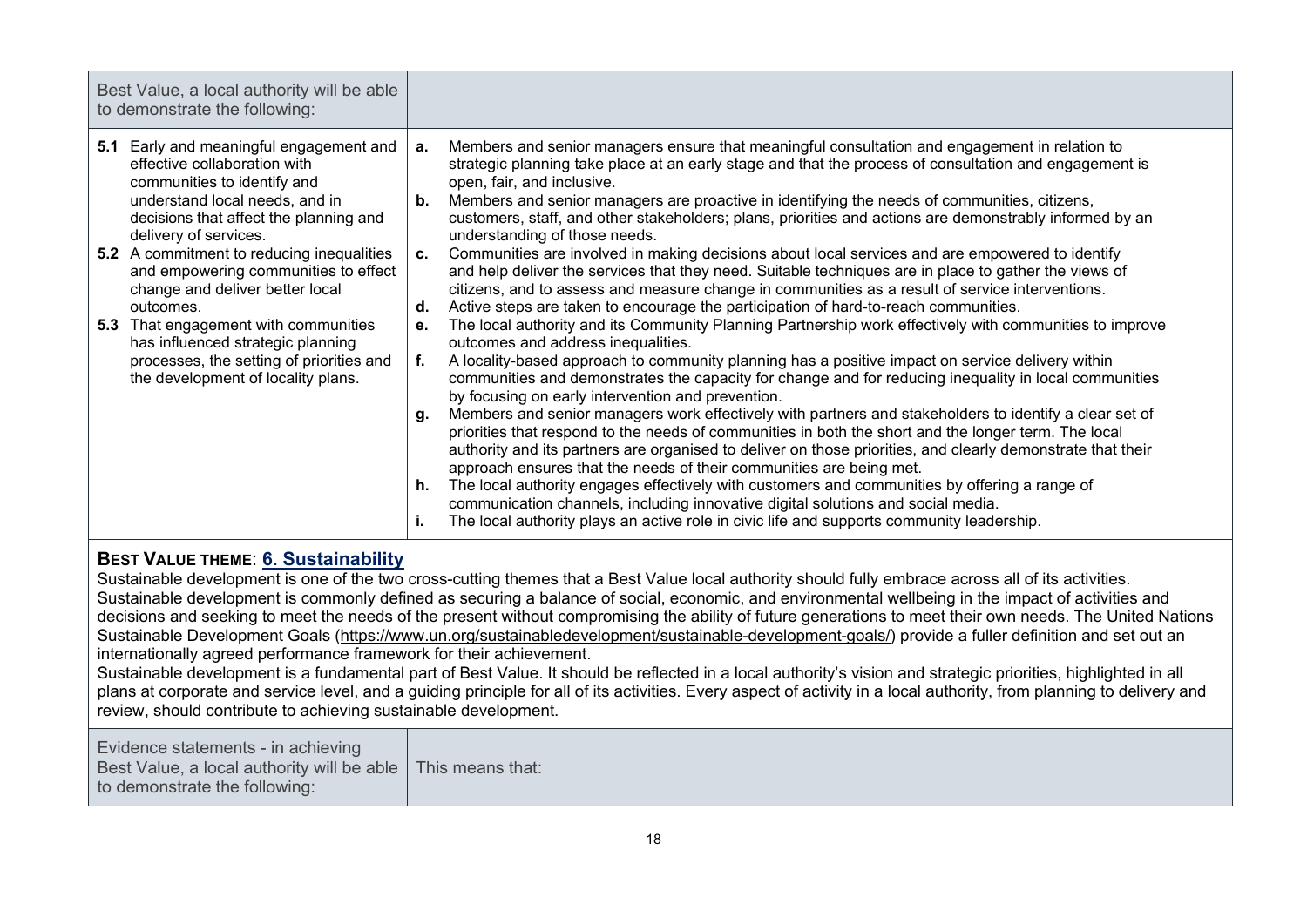| 6.1 Sustainable development is reflected<br>in its vision and strategic priorities.<br>6.2 Sustainable development<br>considerations are embedded in its<br>governance arrangements.<br>6.3 Resources are planned and used in a<br>way that contributes to sustainable<br>development.<br>6.4 Sustainable development is effectively<br>promoted through partnership working.                                                                                                                                                                                                                                                                                                  | Leaders create a culture throughout the local authority that focuses on sustainable development, with clear<br>а.<br>accountability for its delivery across the leadership and management team.<br>There is a clear framework in place that facilitates the integration of sustainable development into all of the local<br>b.<br>authority's policies, financial plans, decision- making, services and activities through strategic-, corporate- and<br>service-level action. In doing so, the local authority will be able to demonstrate that it is making a strategic and<br>operational contribution to sustainable development.<br>The local authority has set out clear guiding principles that demonstrate its, and its partners', commitment to<br>c.<br>sustainable development.<br>There is a broad range of qualitative and quantitative measures and indicators in place to demonstrate the<br>d.<br>impact of sustainable development in relation to key economic, social, and environmental issues.<br>Performance in relation to sustainable development is evaluated, publicly reported and scrutinised.<br>е.                                                                                                                                                                                                                                                                                                                                                                                                                                                                                                                                                                                |  |  |  |  |  |  |
|--------------------------------------------------------------------------------------------------------------------------------------------------------------------------------------------------------------------------------------------------------------------------------------------------------------------------------------------------------------------------------------------------------------------------------------------------------------------------------------------------------------------------------------------------------------------------------------------------------------------------------------------------------------------------------|----------------------------------------------------------------------------------------------------------------------------------------------------------------------------------------------------------------------------------------------------------------------------------------------------------------------------------------------------------------------------------------------------------------------------------------------------------------------------------------------------------------------------------------------------------------------------------------------------------------------------------------------------------------------------------------------------------------------------------------------------------------------------------------------------------------------------------------------------------------------------------------------------------------------------------------------------------------------------------------------------------------------------------------------------------------------------------------------------------------------------------------------------------------------------------------------------------------------------------------------------------------------------------------------------------------------------------------------------------------------------------------------------------------------------------------------------------------------------------------------------------------------------------------------------------------------------------------------------------------------------------------------------------------------------------------------------------------|--|--|--|--|--|--|
| BEST VALUE THEME: 7. Fairness and equality<br>partners, including local communities.                                                                                                                                                                                                                                                                                                                                                                                                                                                                                                                                                                                           | Fairness and equality is one of the two cross-cutting themes that a Best Value local authority should fully embrace across all of its activities.<br>Tackling poverty, reducing inequality, and promoting fairness, respect and dignity for all citizens should be key priorities for local authorities and all of their                                                                                                                                                                                                                                                                                                                                                                                                                                                                                                                                                                                                                                                                                                                                                                                                                                                                                                                                                                                                                                                                                                                                                                                                                                                                                                                                                                                       |  |  |  |  |  |  |
| Evidence statements - in achieving<br>Best Value, a local authority will be able<br>to demonstrate the following:                                                                                                                                                                                                                                                                                                                                                                                                                                                                                                                                                              | This means that:                                                                                                                                                                                                                                                                                                                                                                                                                                                                                                                                                                                                                                                                                                                                                                                                                                                                                                                                                                                                                                                                                                                                                                                                                                                                                                                                                                                                                                                                                                                                                                                                                                                                                               |  |  |  |  |  |  |
| 7.1 That equality and equity<br>considerations lie at the heart of<br>strategic planning and service delivery.<br>7.2 A commitment to tackling<br>discrimination, advancing equality of<br>opportunity, and promoting good<br>relations both within its own<br>organisation and the wider community.<br>7.3 That equality, diversity and human<br>rights are embedded in its vision and<br>strategic direction and throughout all of<br>its work, including its collaborative and<br>integrated community planning and<br>other partnership arrangements.<br>7.4 A culture that encourages equal<br>opportunities and is working towards<br>the elimination of discrimination. | The local authority demonstrates compliance with all statutory duties in relation to equalities and human rights.<br>a.<br>The local authority is taking active steps to tackle inequalities and promote fairness across the organisation and<br>b.<br>its wider partnerships, including work and living conditions, education, and community participation.<br>The local authority and its partners have an agreed action plan aimed at tackling inequality, poverty and<br>c.<br>addressing fairness issues identified in local communities.<br>The local authority engages in open, fair, and inclusive dialogue to ensure that information on services and<br>d.<br>performance is accessible to all, and that every effort has been made to reach hard-to-reach groups and<br>individuals.<br>The local authority ensures that all employees are engaged in its commitment to equality and fairness outcomes,<br>е.<br>and that its contribution to the achievement of equality outcomes is reflected throughout its corporate processes.<br>f.<br>The local authority engages with and involves equality groups to improve and inform the development of relevant<br>policies and practices and takes account of socio-economic disadvantage when making strategic decisions.<br>The equality impact of policies and practices delivered through partnerships is always considered. Equality<br>g.<br>impact information and data is analysed when planning the delivery of services and measuring performance.<br>The local authority's approach to securing continuous improvement in delivering on fairness and equality<br>h.<br>priorities and actions is regularly scrutinised and well evidenced. |  |  |  |  |  |  |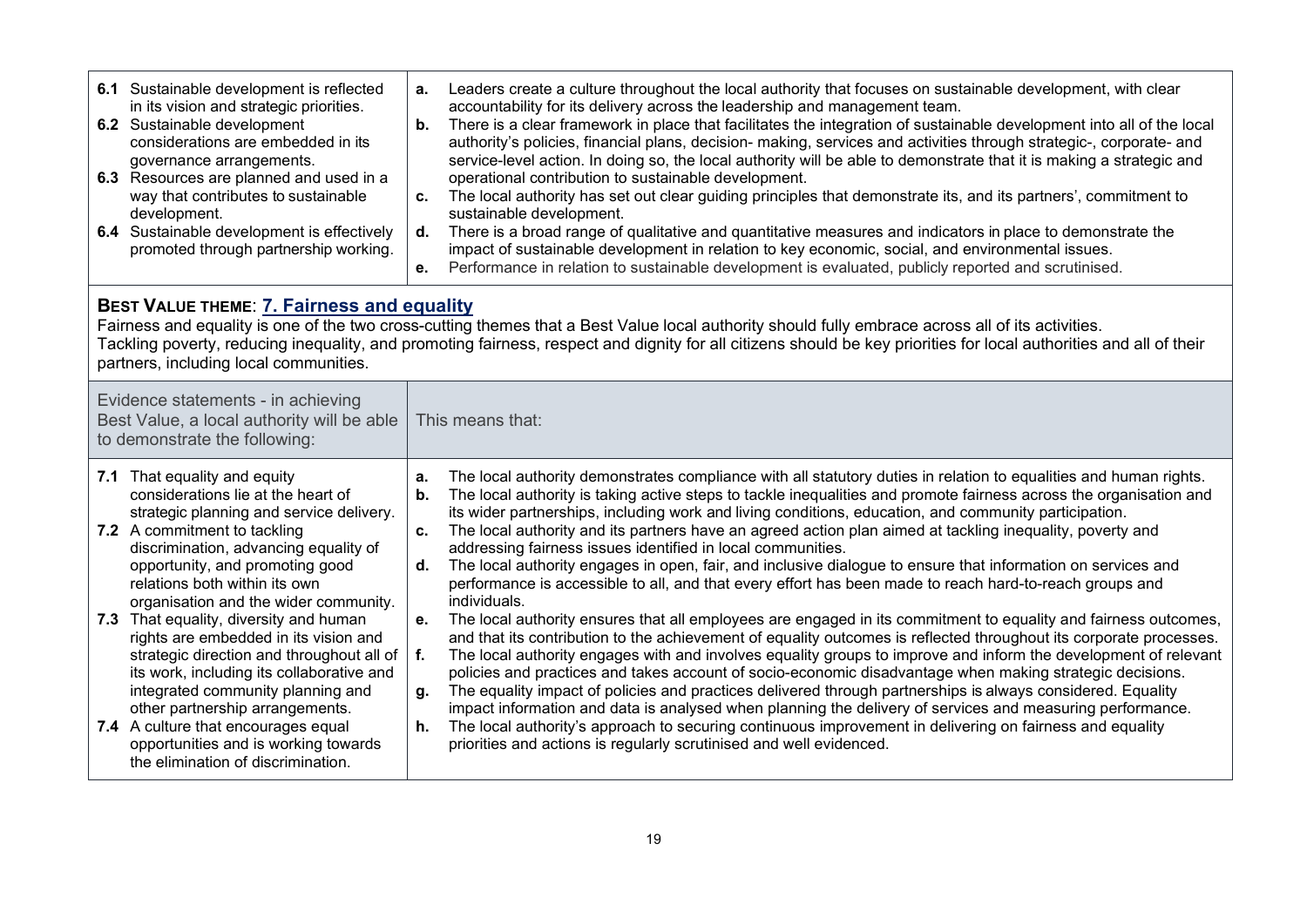# **Appendix B: Rolling review programme**

The following table sets out the programme of self-evaluation exercises to be undertaken during 2021 and 2022 along with indicative timescales.

It should be noted that the Strategic Self-Evaluation Framework is designed to be strategic but lite touch, and consistent but flexible enough to ensure that self-evaluation exercises are specifically tailored to the function or activity being evaluated and designed within the context of that operating environment. For this reason a more detailed evaluation specification will be developed for each exercise following the scoping and preparation work undertaken by the council's Champion and Lead Facilitator(s).

The key are the bottom of the table (and the length of the coloured block) represents the commitment in time required from the various stakeholders in each self-evaluation exercise.

It is recognised that some ambition statements are cross cutting and, as such, these interconnections will be considered in the relevant self-evaluation.

| <b>Function</b><br><b>Focus of the</b><br>or activity |                                                                                                                                    | Champion                                                                                      | <b>Reporting in Cycle 4</b><br>2021 |     |            | <b>Reporting in Cycle 1</b><br>2022 |     |     | <b>Reporting in Cycle 2</b><br>2022 |     |     | <b>Reporting in Cycle 3</b><br>2022 |     |     | <b>Reporting in Cycle 4</b><br>2022 |     |            |
|-------------------------------------------------------|------------------------------------------------------------------------------------------------------------------------------------|-----------------------------------------------------------------------------------------------|-------------------------------------|-----|------------|-------------------------------------|-----|-----|-------------------------------------|-----|-----|-------------------------------------|-----|-----|-------------------------------------|-----|------------|
| being<br>evaluated                                    | assessment                                                                                                                         |                                                                                               | Sept                                | Oct | <b>Nov</b> | <b>Dec</b>                          | Jan | Feb | Mar                                 | Apr | May | Jun                                 | Jul | Aug | <b>Sept</b>                         | Oct | <b>Nov</b> |
| Ambition<br>statements                                | <b>Ambition statements</b><br>1, 2, 3, 4, 5 - Improve<br>economic<br>opportunities and<br>outcomes                                 | Head of<br>Planning and<br>Regeneration /<br>Head of<br>Housing<br>Property and<br>Projects   |                                     |     |            |                                     |     |     |                                     |     |     |                                     |     |     |                                     |     |            |
| Ambition<br>statements                                | <b>Ambition statements</b><br>21, 22, 23, 24, 25 -<br>Improve North<br>Lanarkshire's<br>resource base                              | Head of<br>Financial<br>Solutions /<br>Head of People<br>and<br>Organisational<br>Development |                                     |     |            |                                     |     |     |                                     |     |     |                                     |     |     |                                     |     |            |
| Ambition<br>statements                                | Ambition statements<br>16, 17, 18, 19, 20 -<br>Enhance<br>participation,<br>capacity, and<br>empowerment across<br>our communities | Head of<br>Housing<br>Solutions /<br>Head of<br>Environmental<br>Assets                       |                                     |     |            |                                     |     |     |                                     |     |     |                                     |     |     |                                     |     |            |
| Ambition<br>statements                                | <b>Ambition statements</b><br>$6, 7, 8, 9, 10 -$<br>Support all children<br>and young people to                                    | Head of<br>Education<br>(Central) / Head<br>of Children,                                      |                                     |     |            |                                     |     |     |                                     |     |     |                                     |     |     |                                     |     |            |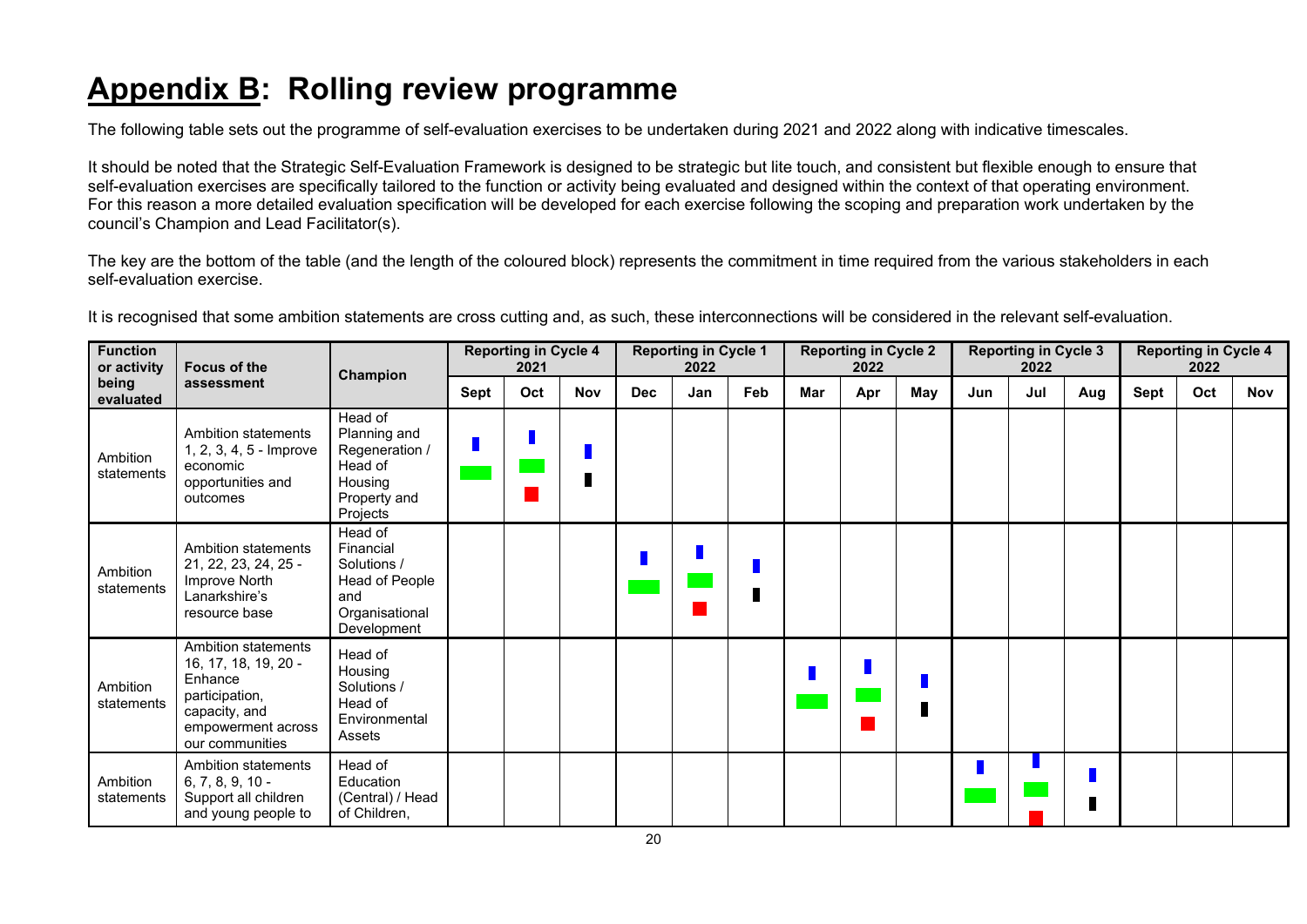| <b>Function</b><br>or activity<br><b>Focus of the</b> |                                                                                                                                      | Champion                                                          | <b>Reporting in Cycle 4</b><br>2021 |            | <b>Reporting in Cycle 1</b><br>2022 |        | <b>Reporting in Cycle 2</b><br>2022 |        | <b>Reporting in Cycle 3</b><br>2022 |     |     | <b>Reporting in Cycle 4</b><br>2022 |     |             |     |            |  |
|-------------------------------------------------------|--------------------------------------------------------------------------------------------------------------------------------------|-------------------------------------------------------------------|-------------------------------------|------------|-------------------------------------|--------|-------------------------------------|--------|-------------------------------------|-----|-----|-------------------------------------|-----|-------------|-----|------------|--|
| being<br>assessment<br>evaluated                      | <b>Sept</b>                                                                                                                          |                                                                   | Oct                                 | <b>Nov</b> | <b>Dec</b>                          | Jan    | Feb                                 | Mar    | Apr                                 | May | Jun | Jul                                 | Aug | <b>Sept</b> | Oct | <b>Nov</b> |  |
|                                                       | realise their full<br>potential                                                                                                      | Families and<br>Justice                                           |                                     |            |                                     |        |                                     |        |                                     |     |     |                                     |     |             |     |            |  |
| Ambition<br>statements                                | Ambition statements<br>11, 12, 13, 14, 15 -<br>Improve the health<br>and wellbeing of our<br>communities                             | Head of<br>Education<br>(North) / Head<br>of Adult Social<br>Work |                                     |            |                                     |        |                                     |        |                                     |     |     |                                     |     |             | П   | П          |  |
| Strategic /<br>corporate<br>group                     | Data Governance<br>Board (already<br>underway)                                                                                       | Head of<br><b>Business</b><br>Solutions                           |                                     | Г          |                                     |        |                                     |        |                                     |     |     |                                     |     |             |     |            |  |
| Strategic /<br>corporate<br>group                     | Corporate<br>Management Team                                                                                                         | <b>Chief Executive</b>                                            |                                     |            | п                                   |        |                                     |        |                                     |     |     |                                     |     |             |     |            |  |
| Strategic /<br>corporate<br>group                     | <b>Community Boards</b>                                                                                                              | Head of<br>Regulatory<br>Services and<br><b>Waste Solutions</b>   |                                     |            |                                     |        |                                     |        |                                     |     |     |                                     |     |             |     |            |  |
| Corporate<br>project                                  | <b>Project Management</b><br>Model (self-evaluation<br>exercise is part of a<br>wider review, so<br>reporting timeframe<br>extended) | Head of Asset<br>and<br>Procurement<br>Solutions                  |                                     |            |                                     |        |                                     | Г<br>L |                                     |     |     |                                     |     |             |     |            |  |
| Corporate<br>approach                                 | <b>CIPFA Financial</b><br>Management Code                                                                                            | Head of Legal<br>and Democratic<br>Solutions                      |                                     |            |                                     |        |                                     | Π<br>L |                                     |     |     |                                     |     |             |     |            |  |
| Corporate<br>approach                                 | Health and social<br>care integration joint<br>boards (IJBs)                                                                         | Head of<br>Performance,<br>Planning, and<br>Quality<br>Assurance  |                                     |            |                                     | Г<br>Г |                                     |        |                                     |     |     |                                     |     |             |     |            |  |